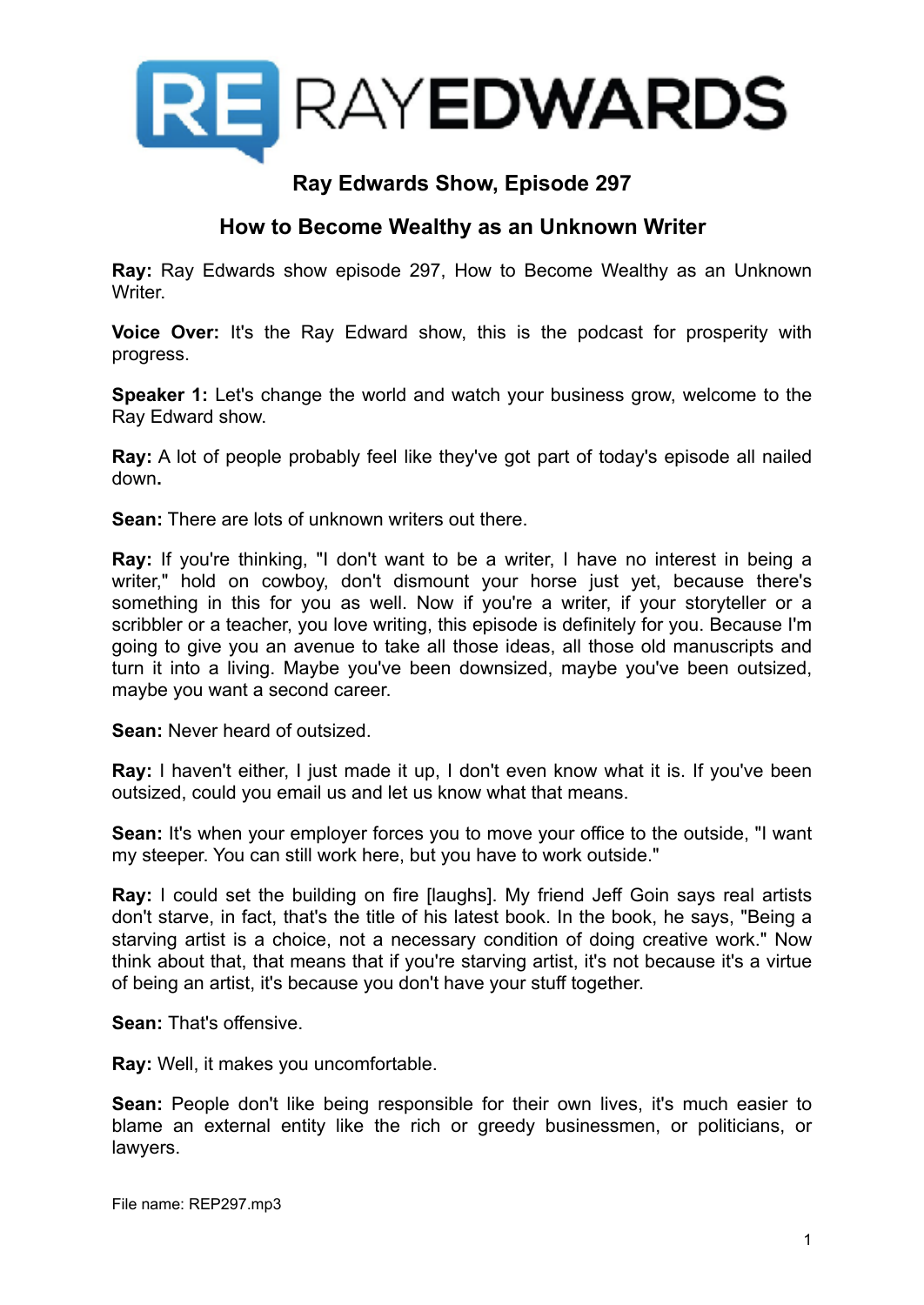

**Ray:** The 1%.

**Sean:** It's so much easier to blame someone other than yourself.

**Ray:** The Republicans, the Democrats.

**Sean:** Whoever.

**Ray:** The Trilateral Commission.

**Sean:** The Illuminati, they're the reason I'm poor.

**Ray:** So we're going with the assumption that you actually are responsible for your life, and you're willing to accept an assignment.

**Sean:** And that you hate excuses.

**Ray:** And that you like reality. So I think you're going to like this episode if that fits you. If you don't like those things, if those things upset you, you might want to go listen to something else for a while.

**Sean:** If you prefer living in a fantasy, we will not participate in your delusion.

**Ray:** That's a tweetable right there. Marshall, make sure that goes in the tweetable, we will not participate in your delusion. In this episode, I'm going lay down a path to prosperity specifically for writers. Or if you're not a writer, then the path for prosperity through writing in whatever business you are in.

**Voice Over:** Does anyone want to live a life that is long and prosperous, spiritual foundations.

**Ray:** Spiritual foundations, there's this bizarre story in the Old Testament where the prophet Elijah pronounced the drought over the land because of the sin of Ahab and the nation of Israel. That sounds really powerful and something from a cool biblical type movie, which seem to be popular these days--

**Sean:** Especially when they--

**Ray:** When they change the story significantly like Noah, I haven't seen it yet.

**Sean:** Mom was just describing it, and you and I were having a good time going, "Yes, I remember that part of the story in the Bible."

**Ray:** I remember the giant lava-rock angels creatures.

**Sean:** I remember how the evil king broke into the ark and lived with the snakes. I remember when Noah was going to kill his family.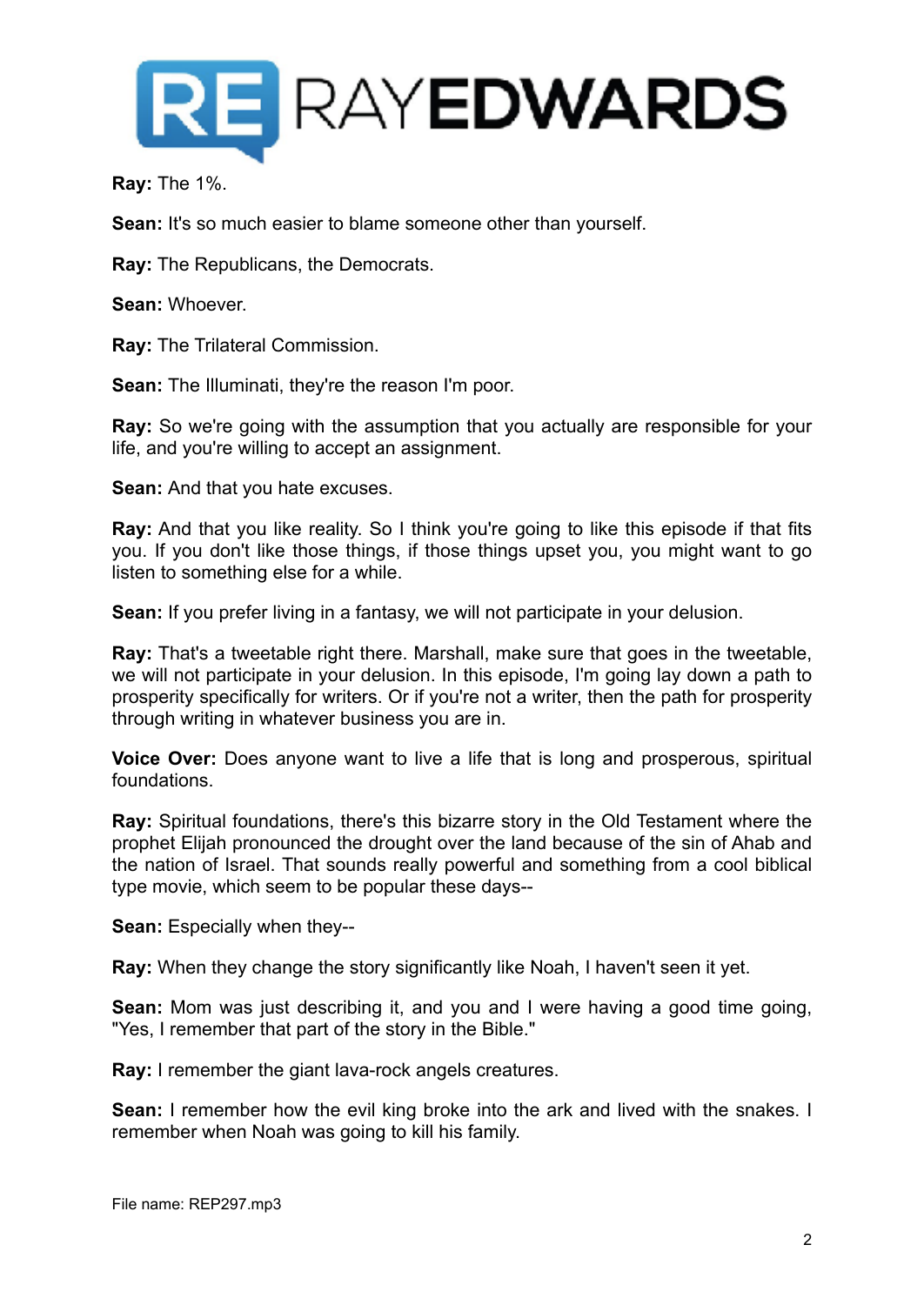

**Ray:** What were they thinking? Anyway, Elijah prophesied drought over the land to Ahab. The problem was Elijah lived in the same land as Ahab, so he was going to suffer the same consequences. But what happened was, because Elijah was following the guidance of God and doing what he was told to do, God provided for Elijah. The Bible says ravens brought bread in the morning and meat in the evening to Elijah and he got water from a brook.

**Sean:** From a brook like a stream, or like a--?

**Ray:** A chick named brook.

**Sean:** That a chick named brook bring him water?

**Ray:** Yes, I think that's what happened. I like to imagine it that way "Hi, I'm brook."

**Sean:** "Hi, would you like some water?"

**Ray:** I'm still a little queasy about being fed by ravens because they are vultures, they're scavengers.

**Sean:** I'm pretty sure there's something even in the Old Covenant about--

**Ray:** About them being unclean?

**Sean:** Right. I could be wrong on that.

**Ray:** There's a clause in the Old Covenant that provides a way for God to do all these things. It's in Psalm 115 it says, "The Lord does what He pleases."

**Sean:** Yes, that's true. He wrote it, He can--

**Ray:** That's the rule I made for myself in the book I wrote.

**Sean:** Right. [chuckles] What? [chuckles]

**Ray:** What's my point in telling the story? Well, if you think about it, the provision that Elijah was receiving from God was the only form of wealth that was available to him in that situation and in that time. I'm going to propose something, a second idea that will be offensive to many people, and that is God often uses money to confirm direction in our lives. We think we know what things mean when they happen like we lose a job, and we think "This is bad, I've lost my income, I'm going to have to struggle."

But we don't always know what things mean when they happen. We were living in Salt Lake City, Utah. We had been there for about three months, this is back in 1995. We had left the Southeastern US, where we lived all of our lives. You were like nine years old and I lost my job.

**Sean:** Now, I think it's fair that people know you weren't just fired for being a-- File name: REP297.mp3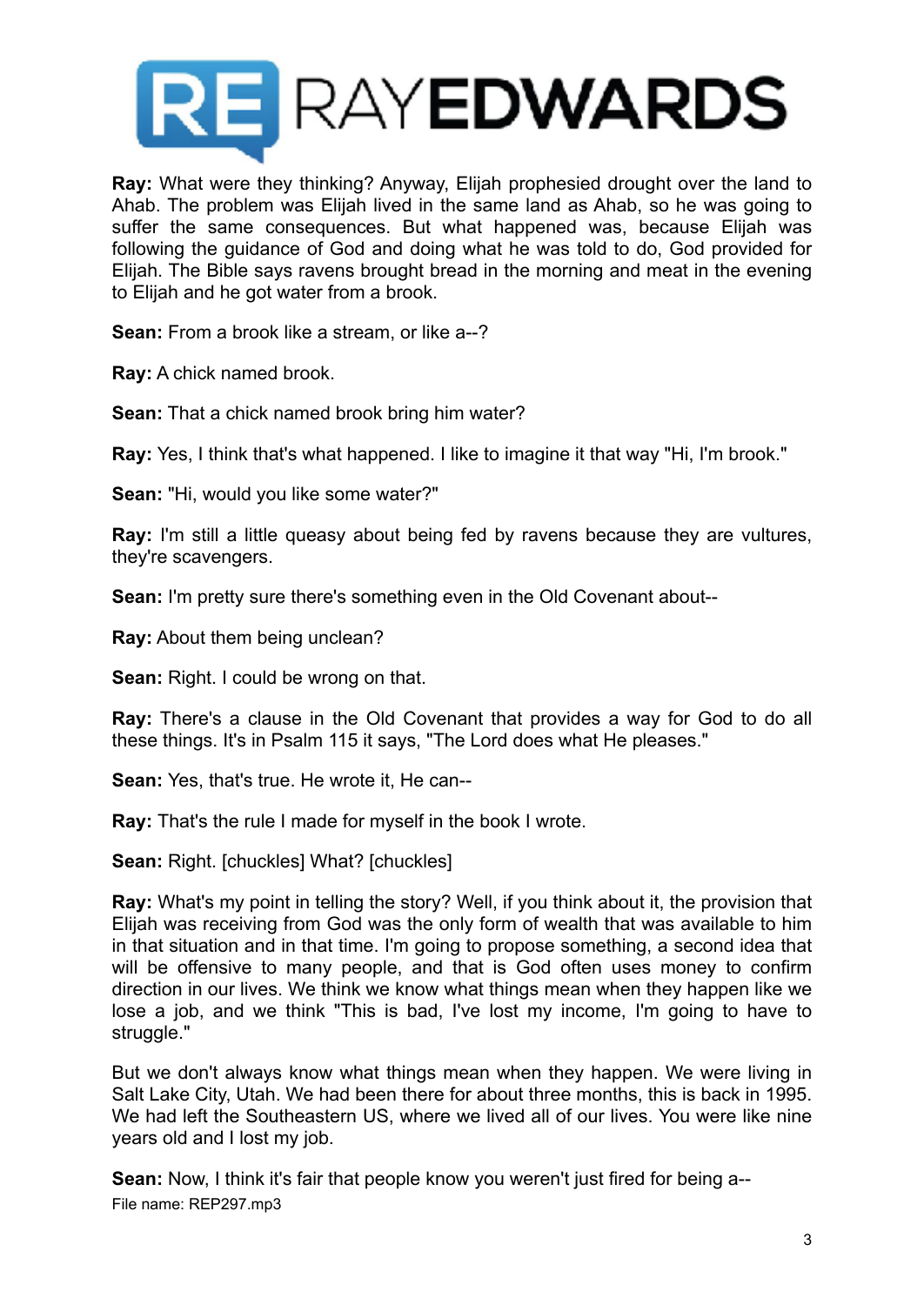

**Ray:** A slacker?

**Sean:** A slacker. They had a legal issue with the previous people, right?

**Ray:** Yes, there was a show that was a morning show, this was-- I was in radio, there was a morning radio show there that left the stations and was in breach of their contract and I got hired to come in and fill that position. When the money that those guys had saved up ran out, they decided that they were willing to come back and do what their contract said they were supposed to do. They took their job back and I was on the street.

**Sean:** Right. I just think it's fair that people know that it wasn't just like, **[unintelligible 00:06:49]** fired, left.

**Ray:** In retrospect, I think I could have done a better job of doing my research before I took that job and known that it was based on that-- have a shifty ground. I'm not blaming anybody else for what happened. What did happen that was good about this was, even though it was stressful, at the time, your mother and I were kind of freaked out because I had no job and no income.

**Sean:** You had a pretty substantial severance package though, didn't you?

**Ray:** That's true, I did.

**Sean:** Even though there was probably a lot of stress and stuff that as a nine-year old I was unaware of, we did use that time to-- like we went on a lot of trips.

**Ray:** I'm so thankful for that time because we went to Bryce Canyon, to Zion National Park, to Dinosaur, to Arches. Every other day, we would go up into one of the canyons and do some hiking.

**Sean:** Because you didn't have a job. You were looking for a job, but on the days that you weren't traveling or something for interviews or whatever, you had nothing to do [laughs].

**Ray:** We made some incredible memories. Just thinking about it makes me happy. That's the point I'm trying to make; you don't know. Don't presume you know that something is bad because-- as Michael Hyatt often says, "You need to ask yourself, "What does this make possible?"" That was one thing that made possible. Another thing that made possible was for me to end up getting a job that I loved, working with the guy who became one of my best friends and a mentor. To this day, he's still one of my best friends and a mentor. We got to live in Spokane, Washington which we love.

**Sean:** You kind of gloss over a-- [laughs]

**Ray:** I'm trying to keep the story simple. I'm trying not to confuse the story with-- See, in every movie, there's a huge problem that happens and then, there's a guy

File name: REP297.mp3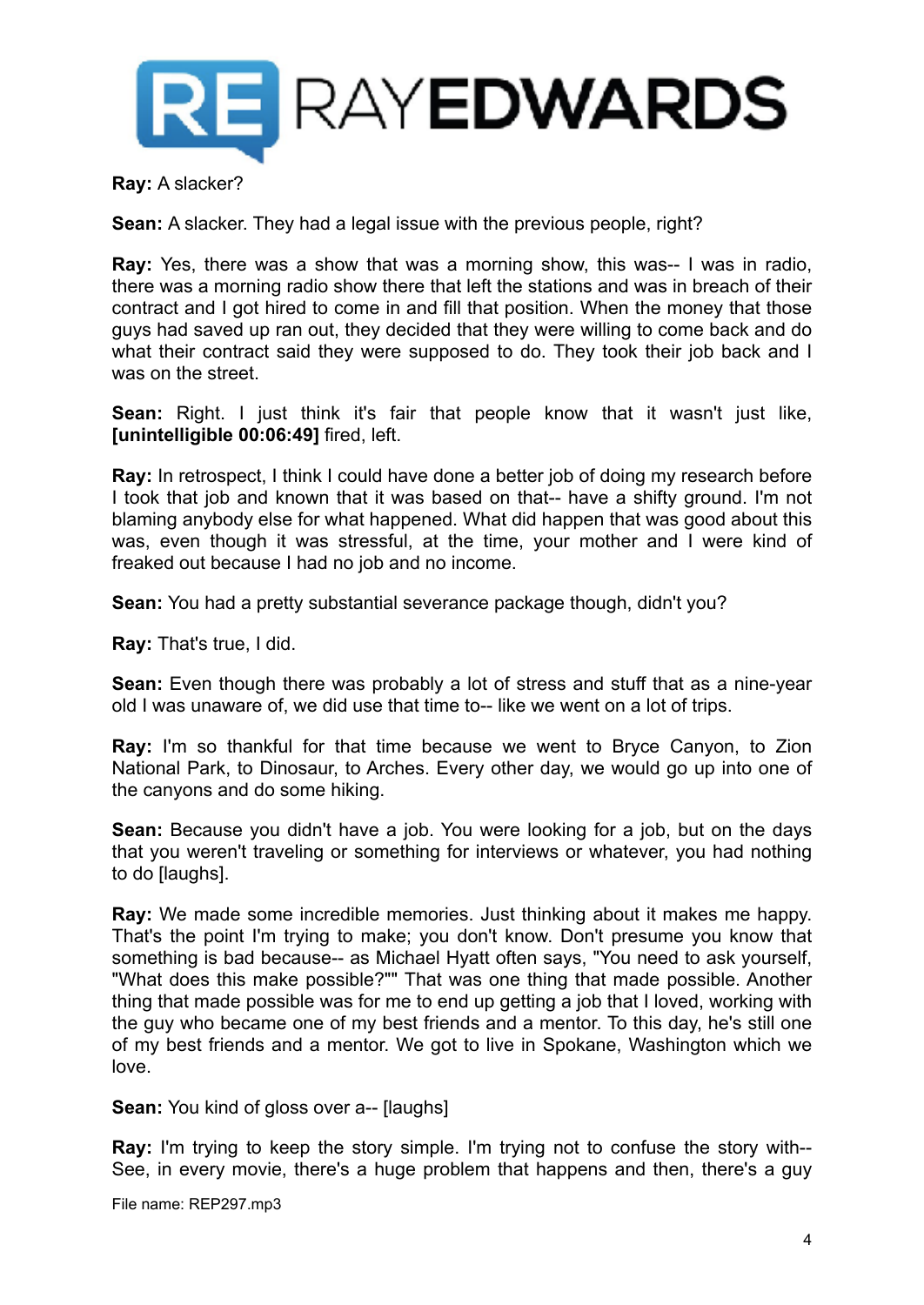

that comes along and helps Cindy, hero of the story, on a quest. And then, it looks like the hero's about to achieve the quest and then there's something even worse that happens. I'm skipping that part.

**Sean:** [chuckles] I was watching *Moana* at our church thing the other night and I was thinking of that whole basic framework for a movie. I was like, "Oh look, try fail. Oh, try fail." What's it like the false relief for what it's called like the--

**Ray:** There's the--

**Sean:** It's like when you think everything's been wrapped up but there still one last-- I wasn't identifying all that stuff.

**Ray:** There's a turn and then there's the all is lost moment. We went through all of tha and then we ended up in a much better place. That doesn't mean we were dead.

**Sean:** [laughter]

**Ray:** It just means that it opened a lot of doors that would not have opened, otherwise. Don't assume you know what something means and even if it feels like it's bad, asks yourself, "What does this make possible?" I would just give you this reminder from the New Testament, the New Covenant that says, "God makes all things work for the good of those who love Him and who are called according to His purpose."

[music]

**Voice Over:** Now, simple hacks that make life cheaper, easier, and faster. Ray's tip of the week.

**Ray:** Our tip of the week this week is yet another photo tip. I'm kind of obsessed with back ups because we had our-- a backup episode, recently. We lost a computer hard drive. If I had not had three levels of redundant backup for this computer, we would have lost everything that was on it. Because two of the backups went south.

**Sean:** Well, yes. And that got me into backups too and now especially because I'm trying to hack my computer to get it to run.

**Ray:** Yes, which is really smart.

**Sean:** External GPU it's a --

**Ray:** There's something about you, you've always got to be challenging yourself with these--

**Sean:** [laughs] So it's good to have backups.

**Ray:** --nearly impossible tasks. I admire it, but I don't actually want to do it. One of the things that I have not felt like I had a good handle on was backing up my photos. File name: REP297.mp3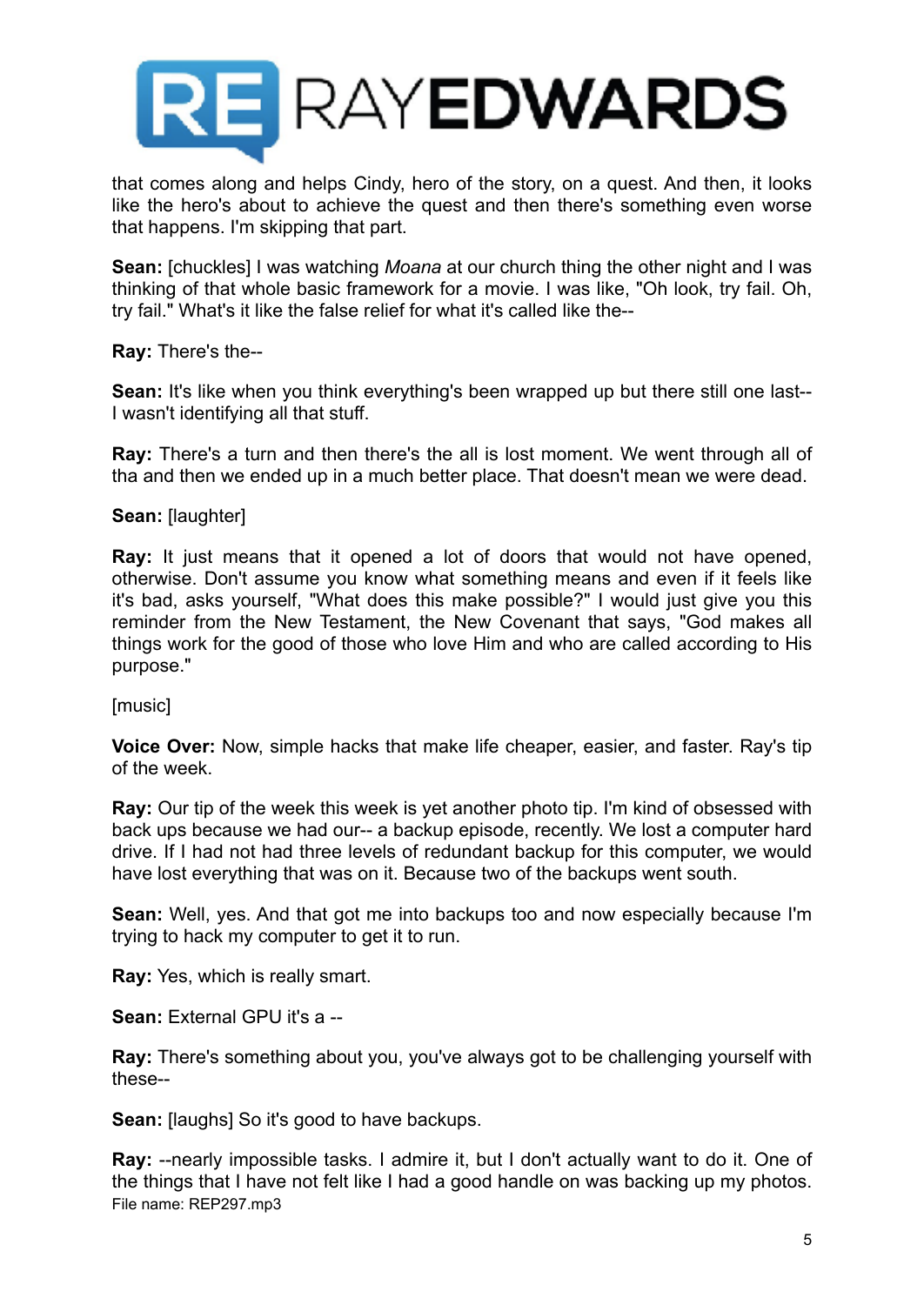

Because really, the only backup I had was through iPhoto or iCloud. I get a lot of photos that live outside of iCloud. I found Google Photos, which has been around for a couple of years, I hadn't heard of it which is actually the case with many Google products.

This was actually a spin-off from Google Plus. Which it's good that it spun off because that means it will probably survive when they finally kill Google Plus. That will be a mercy killing. Google Photos gives you free, unlimited storage for photos up to 16 megapixels, and videos up to 1080P resolution. It's not perfect in that if you're into super high-quality photos or 4K video, then it's not going to work for you.

But for most people, this is more than adequate. And it works with your iPhone, it works with the Android, you just get the app from the appropriate app store and give you permission to grab your photos and it does it in the background. It took three or four days to backup all my photos, now they're all backed up in the Cloud. What was that meme you were telling me about?

**Sean:** Yes, it was a meme I saw that it says one of those-- the moment you realize memes and has a picture of Keanu Reeves--

**Ray:** The look on his face?

**Sean:** Yes from one of his movies a long time ago like *Bill and Ted* or whatever--

**Ray:** It's a surfer movie?

**Sean:** Yes. That moment you realize the "Cloud is just a computer in someone else's house"--

[laughter]

--or building, or whatever.

**Ray:** It's true.

**Sean:** I got it backed up in the Cloud. But every time you say that just stop and think for a second, "Really, that just means it's on someone else's computer. Either in a server room or literally, in someone's bedroom depending on--"

**Ray:** You could think of Google Photos as a computer in Google's closet.

**Sean:** Yes.

**Ray:** But I think it's better I've got other backups to my photos, I've got the iCloud backup, I've got Google Photos and I'm--

**Sean:** It definitely makes it more secure too, because then if there's ever a fire at Google server facility, everyone's photos everywhere are gone. It's just another point on why to have three levels of backup. File name: REP297.mp3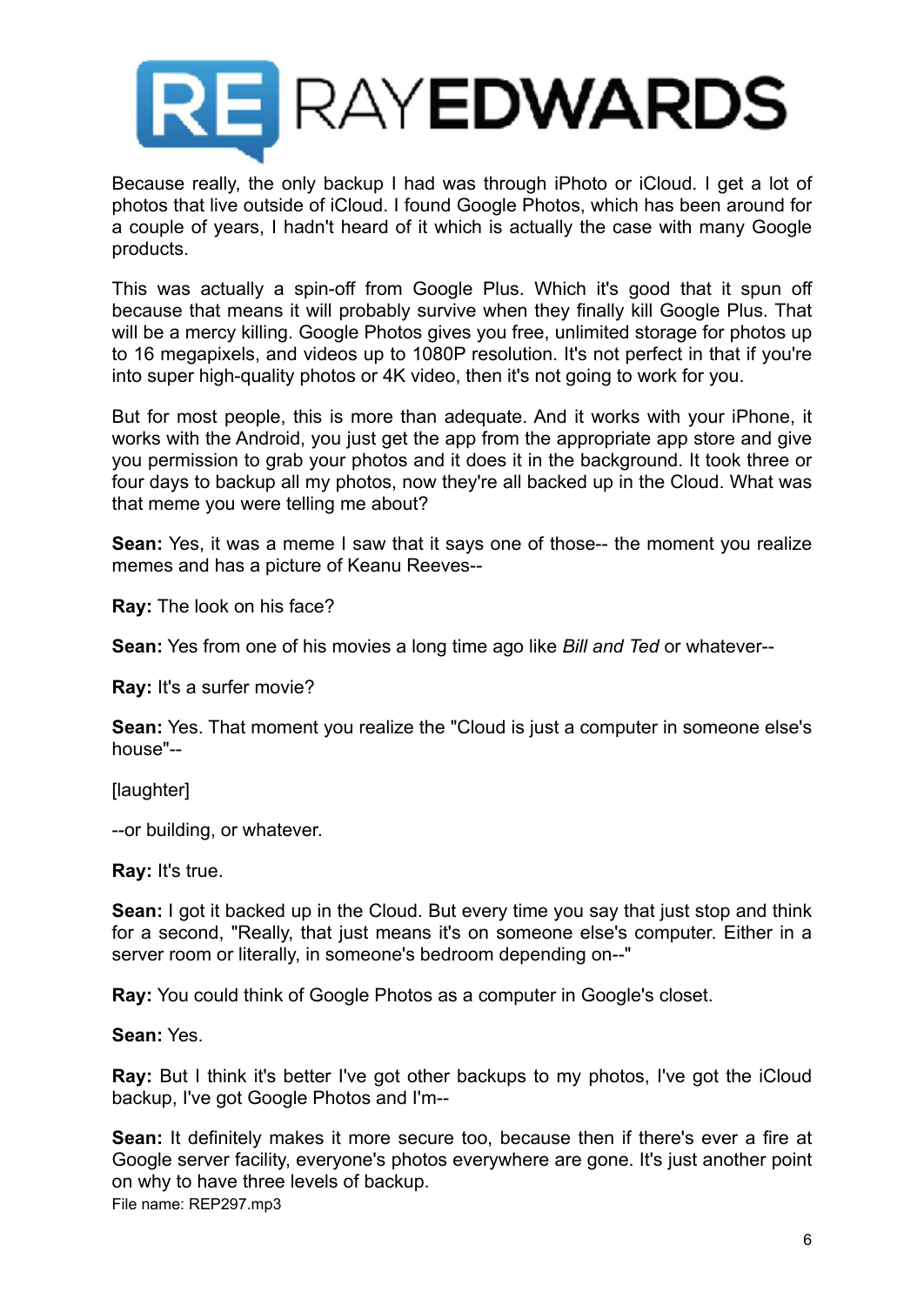

**Ray:** Yes and a good point it is. Google Photos, it's free, it's cool and it's in Google's closet.

**Voice Over:** And now, our feature presentation.

**Ray:** All right. To start things off. I feel like I have to be completely transparent with you and tell you what happened with this episode. You'll notice very quickly that Sean and I began the episode together and we will end the episode together, but the middle portion, this content portion that you're listening to right now, is just me. Here is what happened. Last week-- this is being published on Monday the 14th of August, 2017, and on Thursday, just a few days ago, I had a flash of inspiration about a workshop I just knew I had to do.

It was based on a blog post I wrote a few weeks ago called *How I Work as a Million Dollar Writer*. I know that title sounds arrogant, I don't mean it to, but that's just what the article was about. It has taken on a life of its own, it's one of the most popular articles I've ever written on my blog and people are loving it. I think it's inspired hope for a lot of people that, "Hey, I could actually make not only a living as a writer but a really good living as a writer."

In fact, it is now the number four most popular post on my blog. I know that I struck a nerve with this and I've had lots of questions from people about, "Well, how do I do what you did? I want to duplicate what you did." This episode has changed from not just how to become wealthy as an unknown writer, but how to become wealthy as an unknown copywriter. That's what I do, I write ad copy, I write promotional direct response copy.

In this episode, I'm going to give you the road map of how I do that exactly, precisely. The idea that I had, the flash of inspiration that I had, is to do a workshop based on that blog post and just open up the vaults, if you will, of my own business. And show people exactly how I do what I do, maybe even bring them to my office, perhaps, that's something we're discussing.

That's the genesis of this and I just wanted to tell you that up front because this episode's content is based in large part on the outline for that workshop. Now, of course, this is a three-day workshop we're talking about, I can't go into all the detail but I will at the workshop. I'm going to give you the overview, and I want you to know this ahead of time, when I get to the end of the episode, I'm going to tell you how, if you're interested, you can become an applicant for the workshop.

But this is not designed to sell you the workshop, it's just designed to give you the information I can, in a one hour podcast or so, maybe about an hour. Then if you think this is an opportunity you want to take advantage of, the workshop will not be for everybody, it's not cheap, but if you think you want to take advantage of it then I'll tell you how to do that. But you don't have to come to the workshop to get the benefit of this episode.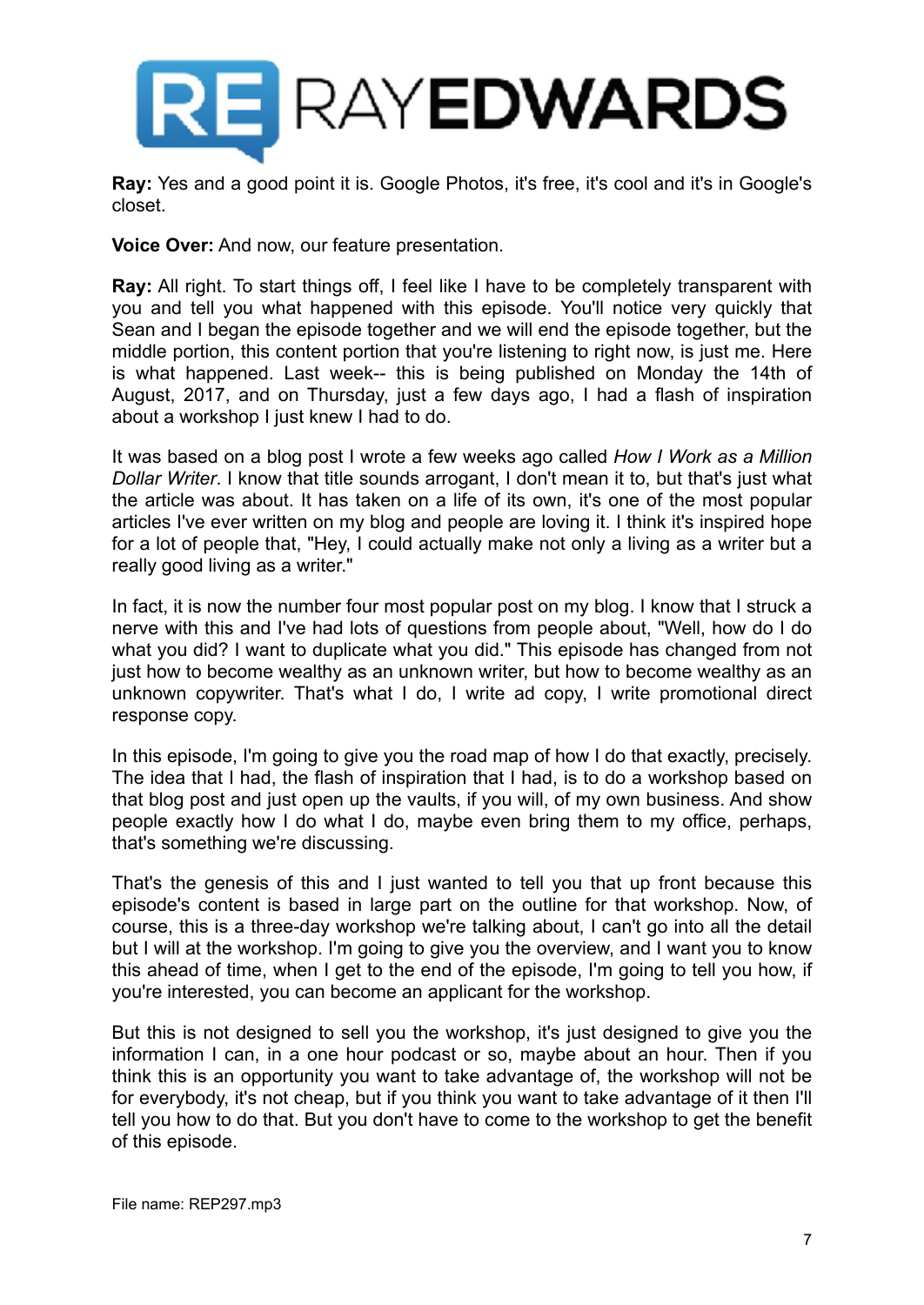

I wanted my entire intention for this episode to be right up front so there is no mistake about what I'm doing or why I'm doing it. If what I've told you turned you off, if you have no interest in knowing how to become a million0dollar copywriter, then don't listen to this episode. Just wait till next week, we'll talk about something else. I've got five fundamental points I'm going to cover in this episode about how to do what I just told you; how to become a million dollar copywriter.

First of all, let's deal with this million-dollar thing. Maybe you don't want to have a million dollar income. In fact, on the page that sells the workshop I'm talking about, the headline currently is, "Do you have the courage to become a million-dollar writer?" I don't mean that to be hyperbolic or to be reverse psychology or anything like that because there are sacrifices that have to be made if you want to make a million-dollar income.

Not the least of which is the work that's involved, but there are other sacrifices beyond the obvious. Think about this, if you make a million dollars, what will that do to your relationships? The relationships with your spouse or your significant other, or with your family members, or with your friends? It will have an effect, I promise you. I promise you this is true. I'm not complaining. Please, hear me. I'm not complaining about my champagne problems.

Every new solution, every new level of achievement brings its own set of problems and this is no different. You really have to know, "Do I really want this?" Let's assume that you do. Let's just assume right now that you've decided, "I want to make a million-dollar income as a copywriter." I can not promise you that if you do what I'm about to tell you that will happen. I can not promise you a single dollar's worth of income. I want to hear that from the very beginning.

My results are not typical, they're unusual, they're weird, they're rare. However, when I started this journey I studied people who are having unusual, weird and rare results because that's what I wanted. I didn't want normal. Normal is most people achieve nothing. Most copywriters achieve nothing. Most copywriters live below the median American income. Think about what I just said. If you have a job, you probably make more than the average copywriter.

However, the people at the top of the game of copywriting are definitely firmly entrenched in the 1%. If you want to be there and you don't have any problems with that, then keep listening. But just remember, I can not guarantee that you'll get the results. All I can do is show you what worked for me, and tell you how I did it, and then you have to take that information and do with it as you will. No promises from Papa Ray about how much money you're going to make.

Let's get to it. Fundamental number one, welcome to the family. Because this is what this is, this is a family. It's a small family of wealthy copywriters. First of all, let's talk about what a copywriter is. One way to put it is a copywriter is a typing salesman. That's a crude way of expressing it. Listen, I write sales copy that sells products and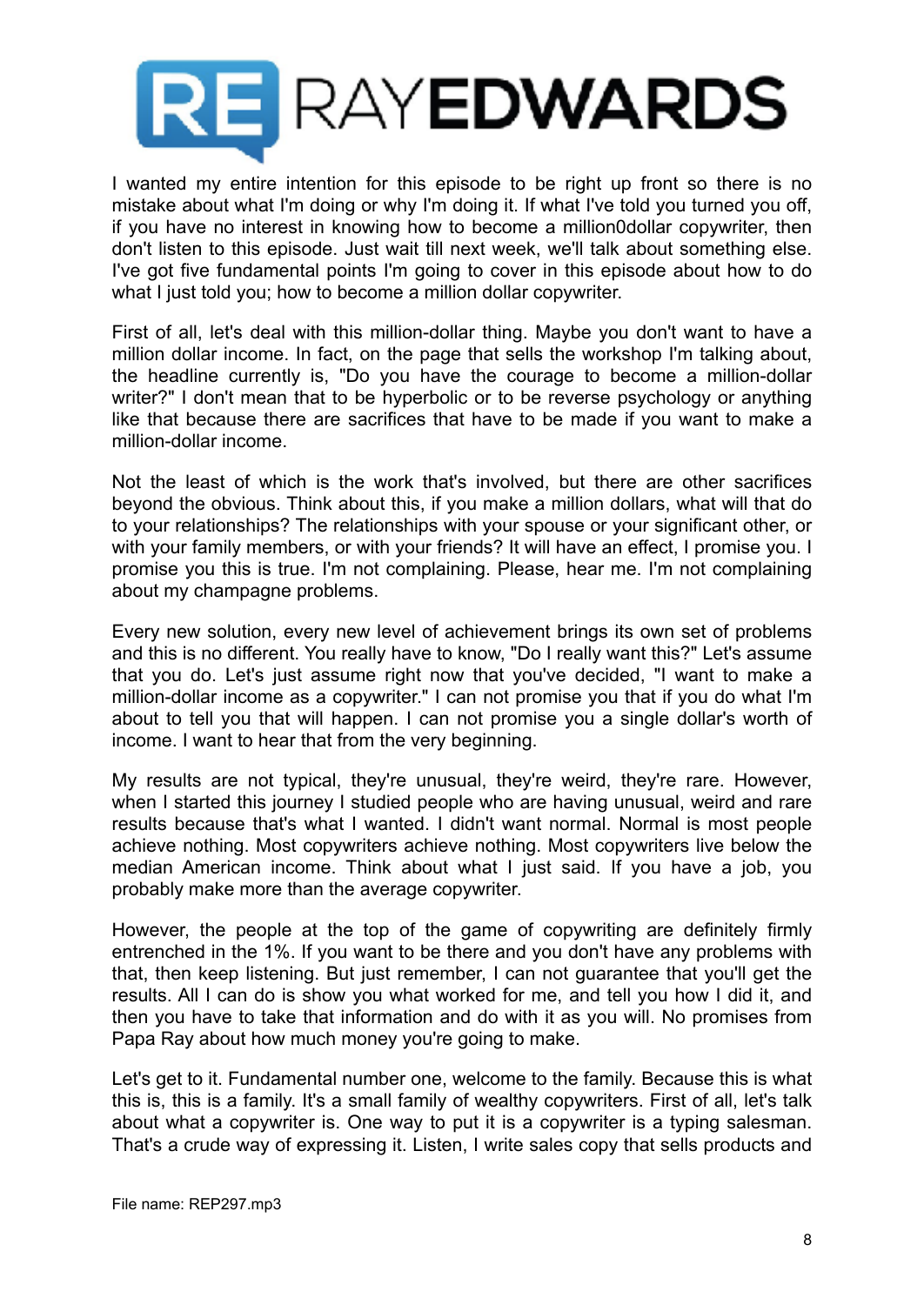

services. That's what I do. I write persuasive copy that sells products, services and ideas.

I enjoy that. I like that. I love the challenge of it. I love the hunt as I go doing research and looking for information. I love refining what I'm writing. I love to see when it's effective and it changes people's thinking about a subject and changes the way they feel about making a purchase. It gets them fired up about their future. I love that. If you too love that, if you love that idea, then welcome to the family.

The key distinction that you need to make, if you want to become a million-dollar copywriter or more or even a six figure copywriter, you've got to stop thinking of yourself as a copywriter. "What? What did he just say? Wasn't this whole episode about becoming a million-dollar copywriter?" Well, yes, but you can not think of yourself as just a copywriter. This is the problem that most freelance copywriters have and most copywriters are freelance copywriters.

Either you're a copywriter and you have a job working for a company, and you draw a paycheck, which means you're definitely not currently an entrepreneur. Maybe you are one, but you don't know it. You have a job, you work for somebody else, they buy you at wholesale and sell you at retail. They make a profit on your efforts. Becoming your own business means you're going to buy yourself at wholesale and sell yourself at retail and you're going to keep the profit. Do you get that? I'm going to imagine you're nodding your head, yes.

Okay. Let's assume you get that. Fine. There are still many freelance copywriters who say they have their own business but they don't. What they have is a string of short-lived jobs or what they call projects. Now, I keep saying, "they", I keep this for many years. Listen, the stuff I'm giving you in an hour is stuff that took me a decade to learn. I was not the sharpest tool in the shed. It took me a long time to learn some very obvious lessons.

But I have learned a few and I'm sharing what I've learned. I don't think I know everything, I certainly don't. There are guys and ladies who make more money than I do as a copywriter, who are smarter than I am, who've gone further faster. I'm just telling you what my experience has been and maybe it will be useful to you.

The problem that freelance copywriters have is that they are freelance copywriters. They don't have a business, they have a job. They have a very high paying job in many cases. They have a job with extraordinary amounts of freedom and that's the problem. They have a boss that lets them get away with anything. You got to start thinking like a boss. If you think of this like, "Okay," I said welcome to the family. Let's think about the family, the familia, this thing of ours that we're talking about. This family thing that we have. You and me, us together. Think about that.

The family and you know what I mean, you have bosses, you have earners. The bosses are the ones that run the territory and collects most of the money, and the earner is the one that go out and collect the money. Well, if you're thinking like an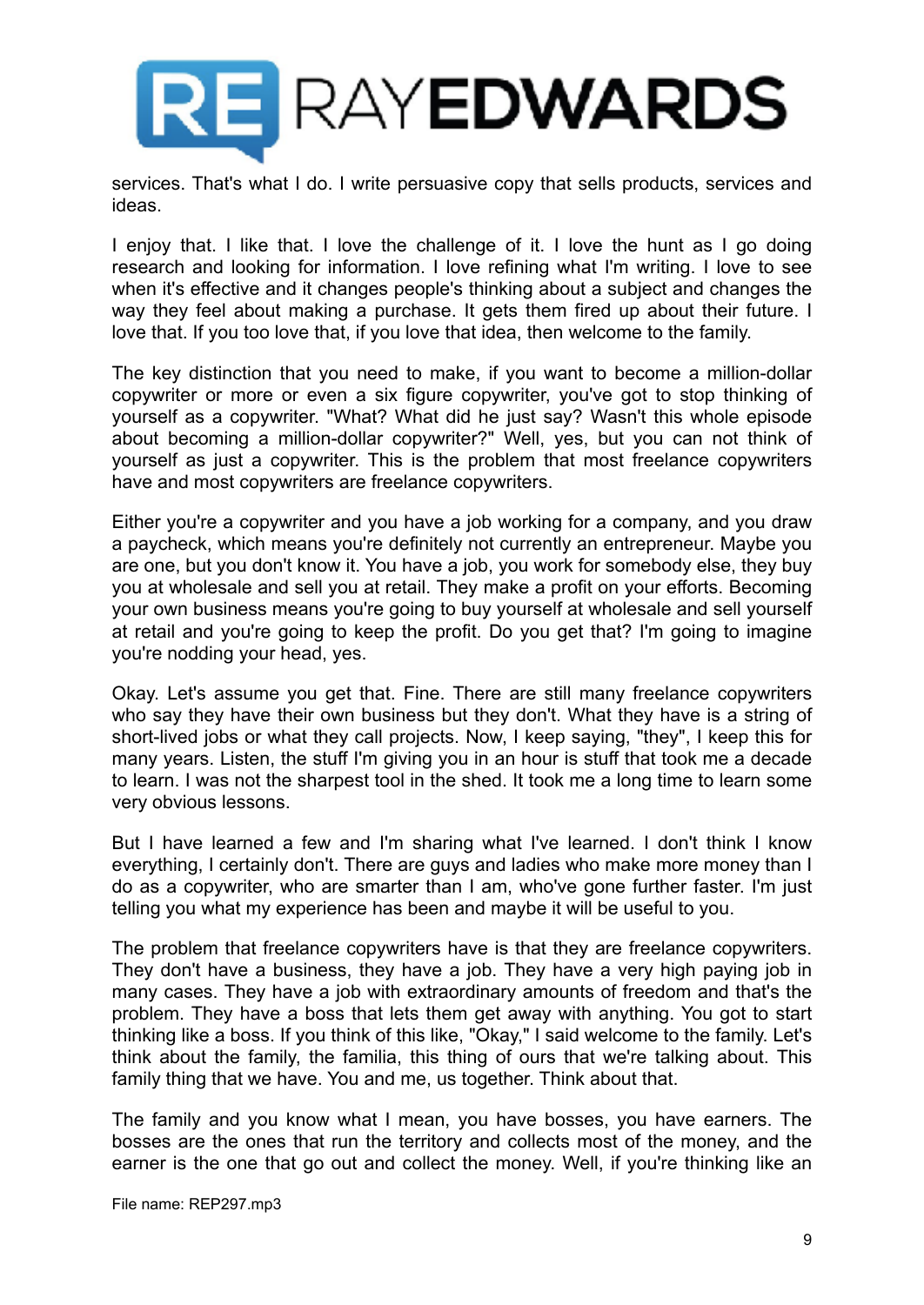

earner, or like an employee, you're only going to get paid so much and you're doing all the dirty work, all the heavy lifting. The boss is coordinating the work.

Now, I think this metaphor is breaking down so I move on to a different one. But you need to think like a boss, not like an employee. You need to think like an owner, not like an employee, like you own a business. That's number one. Number two, once you solve that problem, you stop thinking of yourself as a freelance copywriter, you've realized you don't want to take a series of projects or jobs, you want to build assets. You want to build assets that will continue to pay you in the future. The key thing here is you need to force yourself to stop thinking about the next 30 days.

I know this is difficult because it's freelancer especially if it's just us, if it's just you, you are a one person shop or maybe you have a virtual assistant. Many copywriters who are doing very well, who are making six figure incomes, it's just them and their virtual assistant. That's not a business. I'm sorry, it's not. I don't mean to hurt your feelings or insult you, but it's not a business.

What you end up doing is thinking about the next 30 days, and it's either feast or famine. See if this sounds familiar. You're either rolling in the dough or wondering how you're going to keep the lights on because the money dried up, there's no clients. Do you recognize this feeling? My hallucination is that you do. The trick to getting out of that roller-coaster is to force yourself to start thinking in 25-year increments instead of 30-day increments. "What? Are you crazy, Ray? I can't think past next week because I need money to pay the bills." I get that.

You've got to do a little bit of double mind in this here. I don't normally recommend being double minded, but you got to think on two tracks. You got to wear two hats. The first hat is, "how do I pay the bills next week?" But once you figure that out, you have to give yourself a limited amount of time, like out of the eight-hour day that you work or the 10-hour day, if you're in that kind of situation maybe you're going to work 12 hours. There are seasons where you do have to work 12 hours a day or more to get the freaking job done.

Let's say you're working 12-hour days. The first four hours of a day can go toward next week. The next eight hours have to go towards the next 25 years. That's the only way you're going to dig out of that hole. As Will Rogers famously said, "The first thing you do when you find yourself in a hole is to stop digging." You've got to stop with that short-term thinking and think long-term.

How do you want your business-- as you've gone from being a freelancer who doesn't own a business to now you have a business, a copywriting business, how do you want your business to be treating you 25 years from now? What do you want it to be doing for you not you doing for it? How do you want the business working for you, not how do you still want to be working for the business? That's a potent question if you think about it.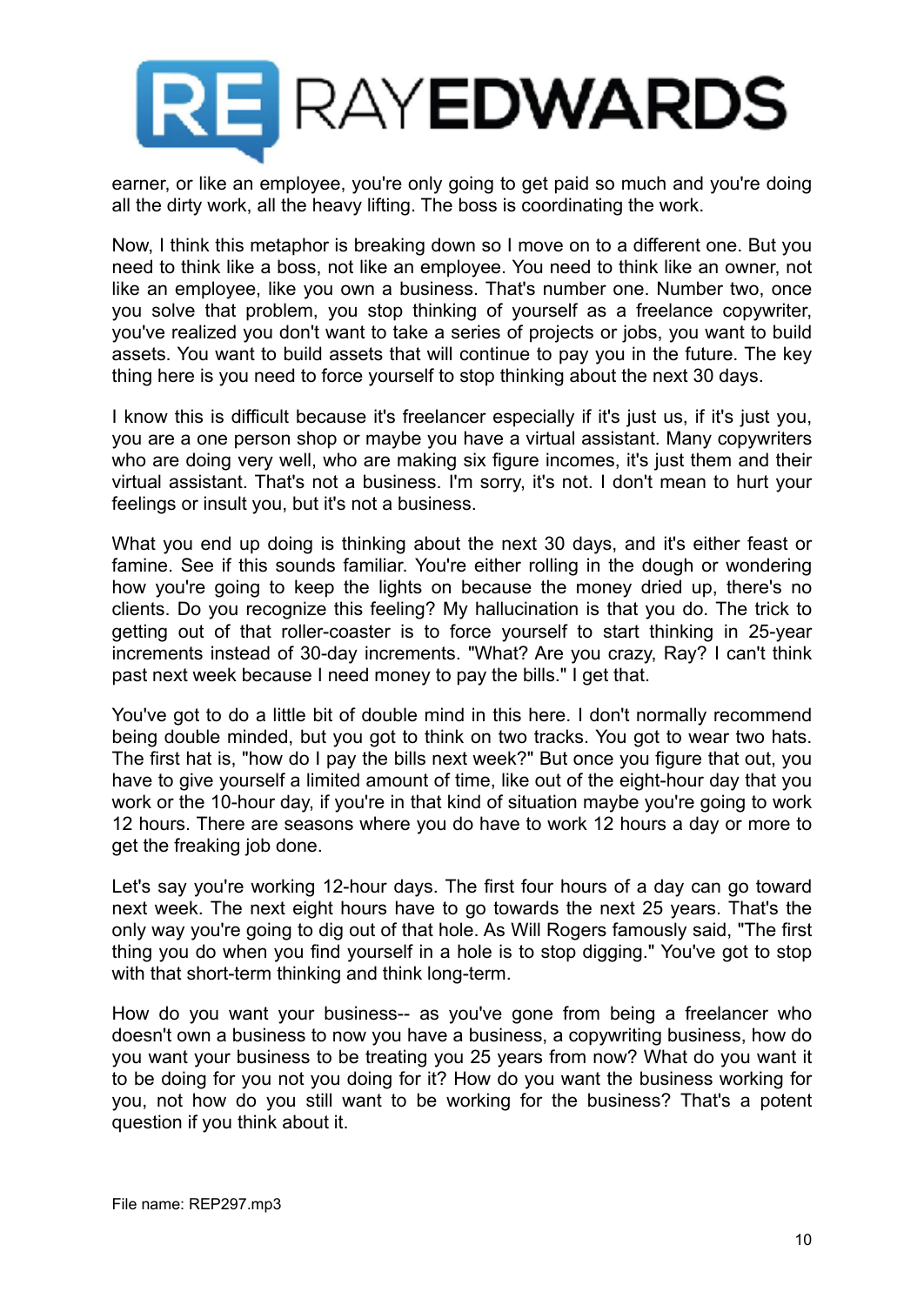

That leads to fundamental number two. Fundamental number one is thinking of yourself as a business, not a freelancer. It's owning a business not being an employee. Fundamental number two is the fundamental of client control. Now, I know what you're thinking. You're thinking, "That's not my problem. My problem is not controlling my clients, my problem is getting clients, Ray. I need clients now." You're back to the next week problem.

I will eventually help you with that problem. But for right now, we're building something that's going to feed you for the rest of your life - a business. We're building something that could have you make a million dollars a year. It could, it has for me. I'm not making you a promise about your income but I'm just telling you, these are the things that I had to shift and change my thinking about to get to a million dollars in revenue. We did it last year, did over a million, we'll do it again this year, we're right on pace to handily exceed a million dollars of revenue.

Fundamental number two is client control. Let's assume you have some clients, let's just pretend, just play a game of let's pretend. Let's pretend you've got some clients or you have some prospective clients, let's start there. They're lined up at the door ready for you to interview them so you can pick the ones that are going to be your clients and you're saying, "Whoa, they're all my clients, let them in. Get them some coffee and doughnuts I'm going to take them all," no you won't.

That, my friend, is your first big problem after you decided to go business owner instead of an employee. You cannot take just any client, you've got to select your clients carefully because just like you got to think about, "What do I want my business to be treating me like 25 years from now?" you got to be thinking about, "What do I want my client to be treating me a year from now? What am I willing to let them do to me?" Because, trust me, when clients pay you especially when they pay you a lot of money, they expect a lot in return. And they should, there's nothing wrong with that.

However, because most freelancers have a big self-esteem problem, I don't have time to get into that, but most do. You know who you are, if I'm talking to you you're nodding your head, maybe secretly, but you're admitting secretly, "Yes, I do have that problem, I don't tell anybody. I put up a good front, I'm really cocky in public, I'm really full of braggadocio but I really got some self-doubts right down at the core, I really wonder if I have what it takes." I know you because I have been you.

Because of that, we're always afraid this client is going to be the last client and we're always afraid when we're in that mindset. I'm not there anymore but I used to be, so I understand it. I tell you that I used to be because I want to be open with you and I want to tell you there's a way out, I know a way out of that place. Let's keep moving, I got a lot to cover here.

You've got to have the spine to look at the client and say, "This client is going to treat me poorly, they are not my client," and dismiss them from the line. Next, client selection, now in our workshop, I spend a whole lot of time going through how to do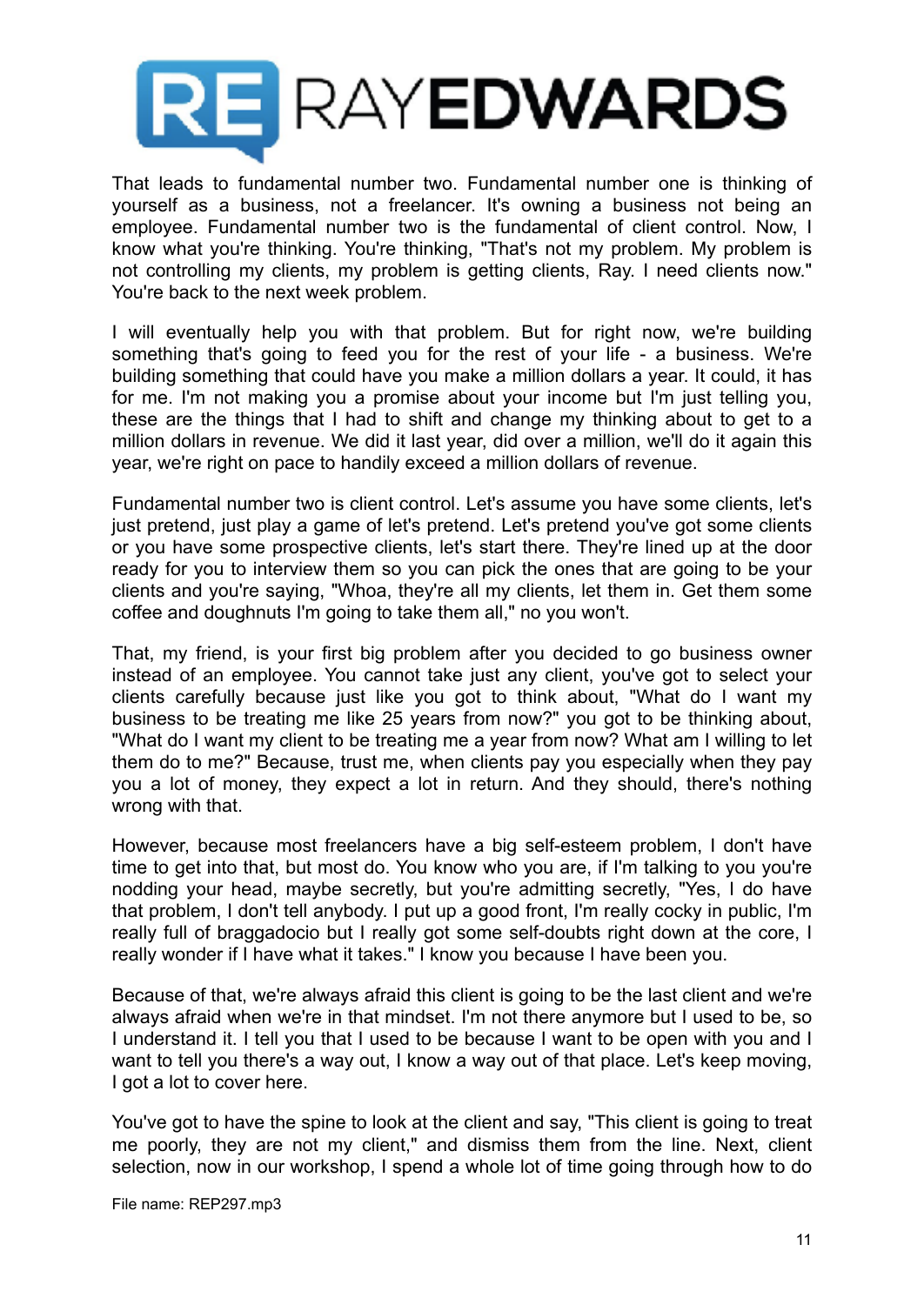

this, I help you roleplay it out but we can't do that here. The big thing to remember is you need boundaries, not buddies.

This is what people try to do, they get a client who pays them a lot of money and they're so afraid of what's going to happen with the relationship, what happens if the copy doesn't work or sometimes the copy doesn't work. Not every piece of copy, every campaign you run is going to be a home run. There is no copywriter who hits it out of the park every single time, none, not John Carlton, not Dan Kennedy, not anybody. Now there are some of us who have better budding averages than others, but we're still going to hit the occasional or miss the occasional wing, is going to happen.

What happens is because we're insecure about those things, we may try to become buddies with the client. Big mistake. It's not to say that I don't love people, not to say that I don't like my clients, but when you become buddies the boundaries are gone. Now your buddy will call you anytime of the day or night and will make the most unreasonable demands you can imagine.

Just keep this phrase in mind, "I need boundaries, not buddies." How do you get that? By something I'll borrow from the Christian dating market, it's called the DTR. You need to define the relationship right up front. This is how we're going to operate in our relationship together, these are the boundaries we have, this is behavior that's okay, this behavior that's not. This training of your clients, this control of your clients, by the way, begins before you ever meet them. Can't go into that now but it begins before you ever meet them, before they ever line up outside your door to apply for the privilege of being your client.

Fundamental number three, client attraction instead of client pursuit. You've heard this before, I did not invent this. You want clients coming to you instead of you chasing after clients. Because think about it, now I've been married for over 30 years, so I still date, but I only date one person; my wife. I'm usually pretty sure I'm going to get a yes when I ask her out.

It's been a while, but I do remember that if somebody was chasing after me, that made them a lot less appealing. You get what I'm saying? But if I was pursuing them and they were hard to get, it was much more interesting, in fact, that's how it was with my wife and me. I just realized, "I like this Lynn person, I want to get to know her a lot better." She was a little bit aloof, a little bit hard to get and that made me want her even more. So you got to think of it like that. You got to track clients, you got to be a little hard to get. If you're available for everybody, then everybody knows you're easy and they don't really want you. They certainly don't want you for a long term serious relationship. See what I'm saying?

This gets into the identity factor about who you think you are and your selfconfidence problem that you're going to have to solve [laughs]. I'm just telling it like it is. Now maybe you don't have this problem, maybe you got this solved. Maybe I'm the only one whoever had this problem. But your identity is so important. You've got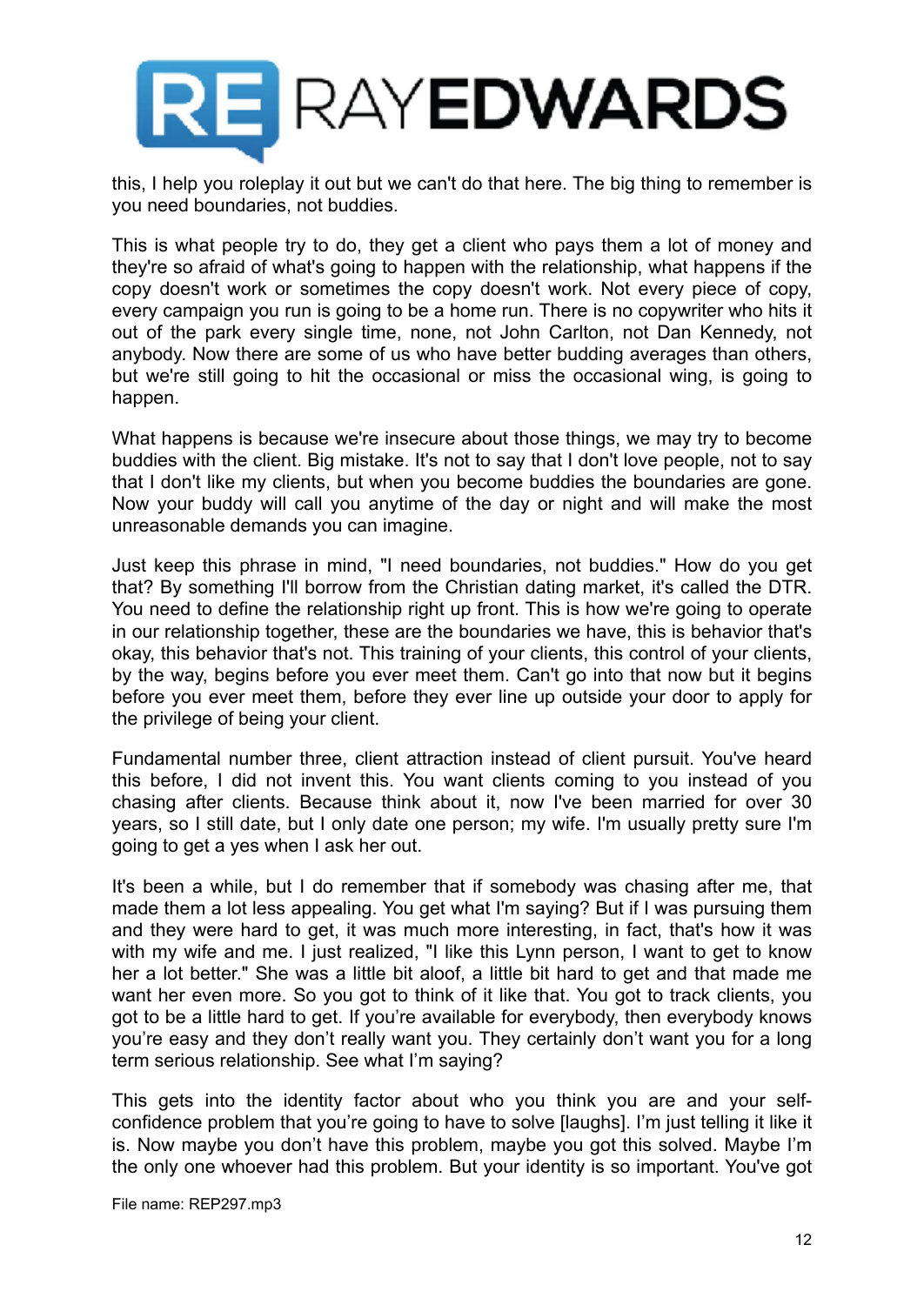

to figure out, first of all, let me try to give you -- I'm going to try to pack a whole lot in the few senses.

First, decide what you want your life to look like. Second-- what you want your life to look like includes how much money do you want to make, how many hours do you want to work. In other words, how hard are you willing to work to get that. Whatever the thing is you want, the money, the house, the cars, the free time whatever. How hard are you willing to work right now to get later?

Then here's the critical question; who must you be in order to attract the client that will get you to that goal? You got to think about who must become your client in order to facilitate the achievement of that goal because there is a specific person. I'll give you a clue, it's probably going to be people that have more money than the people that you're working with now. Probably more well-heeled clients, probably more affluent clients. Because look, the fact is, if you're dealing with people who don't have much money or making much revenue, who are skimping by month to month and they're struggling to pay you a measly \$5,000 or \$10,000 for your copy writing, those people don't have any leverage to use your talents.

If you write a bomb campaign for them, and it's going to happen sooner or later, you may be the greatest copywriter to ever lived, you may be better than Gary Bencivenga and Gary Halbert rolled into one. But you're still, occasionally, going to write one that doesn't work. When you do that for a client that has no money, they're done and you're done too. You got to find clients that have more money. That have margin and have the ability to take advantage of the leverage you give them with your copy.

How do you track those people? First of all, you got to ask yourself, "Who must I become -- who must I be, in order to serve those people?" It's going to cause you to raise the standards of our own life. It's going to cause you to raise your own personal standards of discipline, of work, of craft, of commitment, of consistency. All those standards have to be raised in order to attract the kind of client you're going to need. Because you're going to need to upgrade your clients.

I don't care how much money you're making now, if you want to make more as a copywriter or as anything really, these just doesn't apply to copywriters in case you haven't figured this out yet, this is going to apply to you if you're a CPA or an attorney or a dentist, it really doesn't matter. But I'm focused on copywriters, so let's stick to that subject. You're going to have to become a better version of you in order to attract the people that you need to help you get where you want to go.

How do you do that? You do it by building a platform. My friend, Michael Hyatt, has written a book called *Platform: How to Get Noticed in the Noisy World.* I recommend you get that book and read it. It's the basic textbook on how to build the platform so you can become known for something.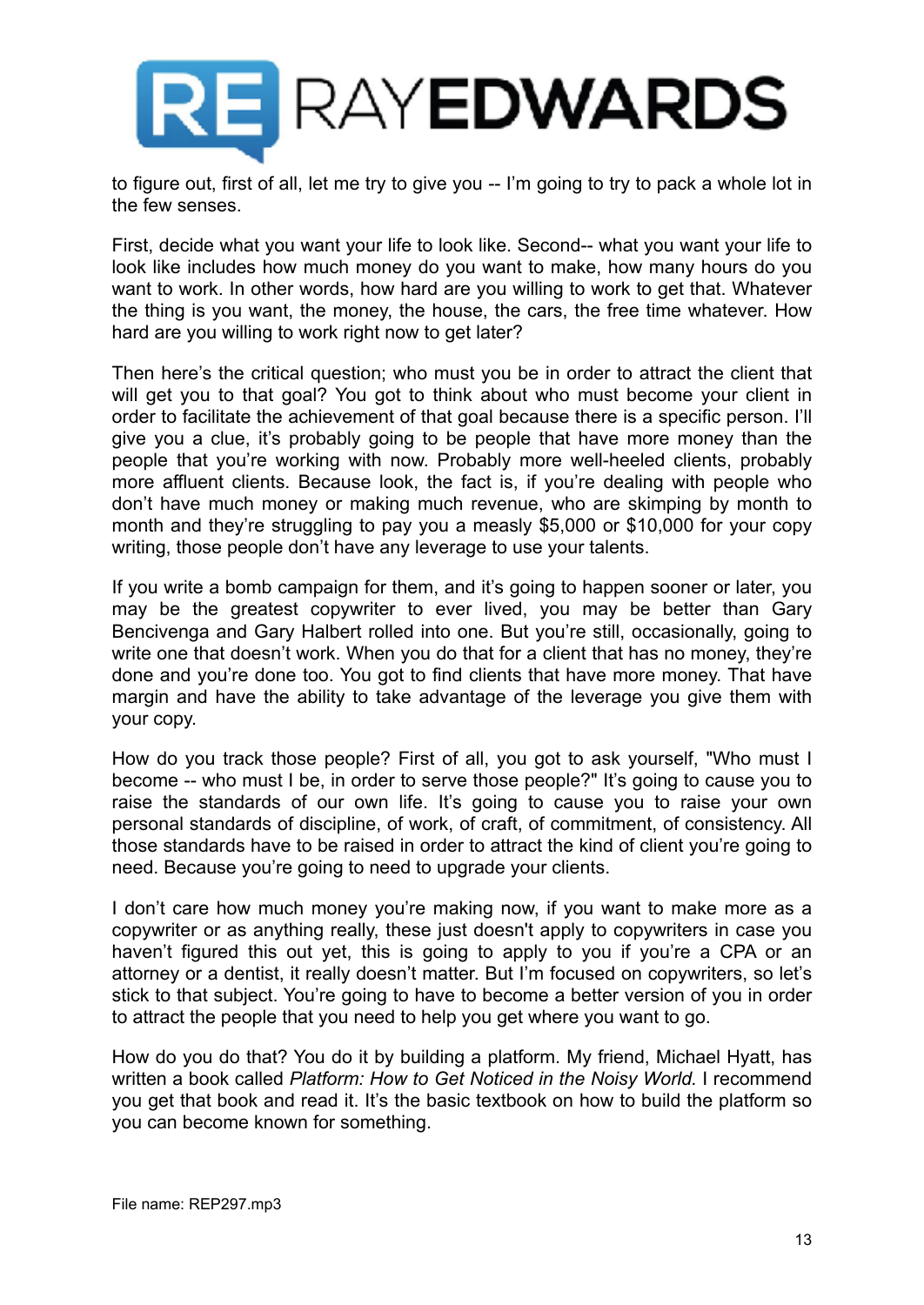

I don't have-- I wished I could go into this. Every one of these points I'm looking at a mind map, every one of these branches on the mind map could be an entire episode. That could be the entire seminar of its own, but I can't do that here. Just know you've got to build a platform. You've got to create a situation where you have-- your platform becomes a destination for people who are attracted to your marketing. They come to your site, your website because it's got to be a website and there maybe other things too. Maybe it may involve YouTube, that's something we're working on right now; we're building a YouTube channel.

I've been experimenting, you may have noticed, some of it has been embarrassing, that's part of the deal though, as you try this stuff -- they are experiments, these things are experiments. My podcast was an experiment. It's now 297 episodes in. We're starting to get it figured out. [laughs] YouTube channel is an experiment. Twitter, Facebook experiments, but you're building a platform. You're actually building a media empire if you think about it.

This is something that people who succeed at this level who built a business that is large and it's based in their personality. All the people who do this, virtually all, I can't think of an example of anybody who doesn't, everybody who's done this owns their own media. Gary Vaynerchuk has his own YouTube channel that launched his success. He is much more than that now obviously. He owns his own media.

Tim Ferris has a blog that is the base of his platform. He owns his own media where he can get his knowledge and wisdom and experience in front of the world and he attracts people who he wants to do business with. He gets his choice. They come to him as a destination, I call this destination marketing.

This all falls under fundamental number three, client attraction. Let's review. Fundamental number one is you've got to stop thinking of yourself as a copywriter, as a freelancer and start thinking of yourself as a business. In fact, you have to become a business instead of just being a copywriter. Fundamental number two is you have to learn the art and science of client control. You got to control your clients or they will control you. That may sound bad, you may not have liked the way that sounds but that's the way it is. If you don't learn to control your clients, your life will be miserable.

Number three, you've got to learn to attract clients instead of chasing after them. Look, if you're the person at the seminar chasing around after people with a business card saying, "Hey you'll would want no copywriting would you?" Then you are at a huge disadvantage, you are never going to be viewed as anything more than a vendor. Vendors get treated like vendors. You do not want to be treated that way. You got to learn to meet clients differently.

I've had cases where there's somebody I wanted to meet and I had the opportunity to meet them say after they spoke, but I did not want to be the person lined up at the foot of the stage after they spoke and have them meet me as a fan boy. I want to meet him on level ground. I would wait until we could be introduced by a mutual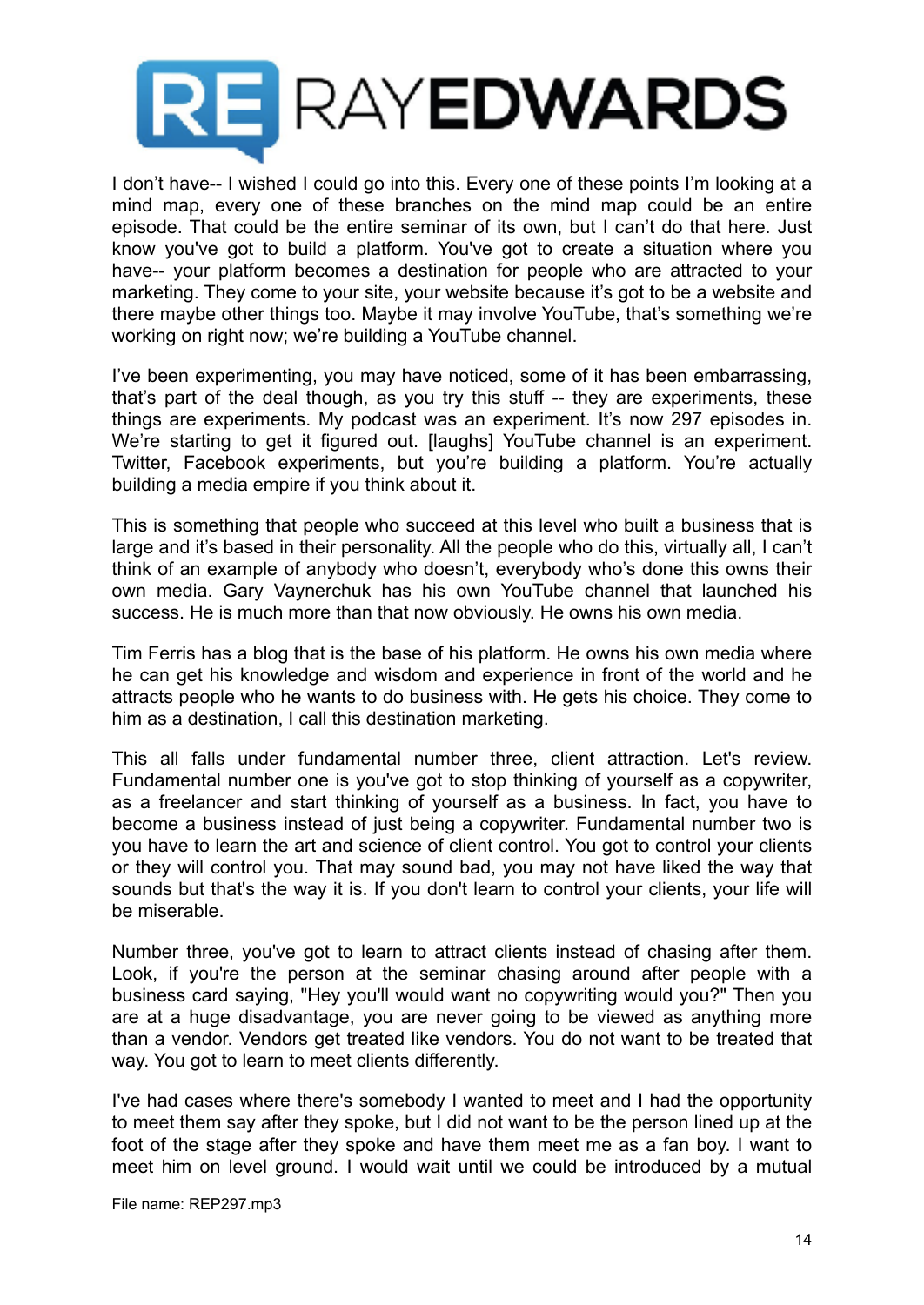

friend. You got to think about positioning. You may not like the way this sounds but it's important.

Fundamental number four. This is the big one, it's going to take up a bit of time but I think it's worth it. A million-dollar money matrix. In other words, this is the model. Where does the million dollars come from? Well, it doesn't all come from copywriting fees, maybe it does for some copywriters and if it does then, booyah, you guys are awesome. I will learn from you, maybe. I don't know if I want all my income depending on copyrighting fees. In fact, I know I don't, but I still would like to know how you do that.

If you're one of those people, let me know. What I'm implying, which you've already figured out is, you've got to do more than copy. Copywriters who are just copywriters, that's all they are, I believe ultimately they lose. They lose out because they really are glorified vendors. They're really at the mercy of people being willing to hire them, people being able to hire them. There is a certain amount of competition at the top of the food chain. Now, there's plenty of copywriting to go around, people often ask me, "Well, Ray, if you're so darn good at this, why would you teach other people how to do it because aren't they going to steal business from you?"

Look, I don't do very much client copy writing anymore. I used to say I do none, but that's no longer true. Because I got tired of saying no to my friends, the people who really want ed me to help them out, number one. And number two, because I think it's important that if I'm going to continue teaching copywriting and building a copywriting business, I've got to stay in the game. I got to be fresh. I've never really been out. I kept saying I'm not writing copy for clients, but people kept coming to me and behind the scenes, they'd say, "Please, you're going to make this one exception."

I kept making one exception until I realized I can't keep saying I don't write for clients because it's just not true. I'm trying not to, my intent, but it's just not working. I don't write for that many because I'm more than a copywriter, I'm not just a vendor. How do you become more than a copywriter? Well, first of all, the easiest thing to do, the simplest thing to do, is be also a consultant.

You've got to think of yourself as Sherlock Holmes. Sherlock Holmes is the world's first consulting detective. Now, there's plenty of consulting copywriters. Copywriter and marketing consultant is pretty much a standard term now. But at least, that makes you more than just a copywriter. Think of the field of copywriting as 100% game, and if you are not just a copywriter but you are a copywriter and marketing consultant, now you're ahead of 80% of the crowd.

Take it a step further. I stepped up the game and became a business growth strategist and consulting copywriter. You might think, "Well that's just words, Ray, it's just fancy titles." Well, duh it's copy. Copy transforms the way people perceive things. That transformed the way people saw me. It's also a reality. I mean, you can't be a good responsible copy writer and not consult, and not be strategic in your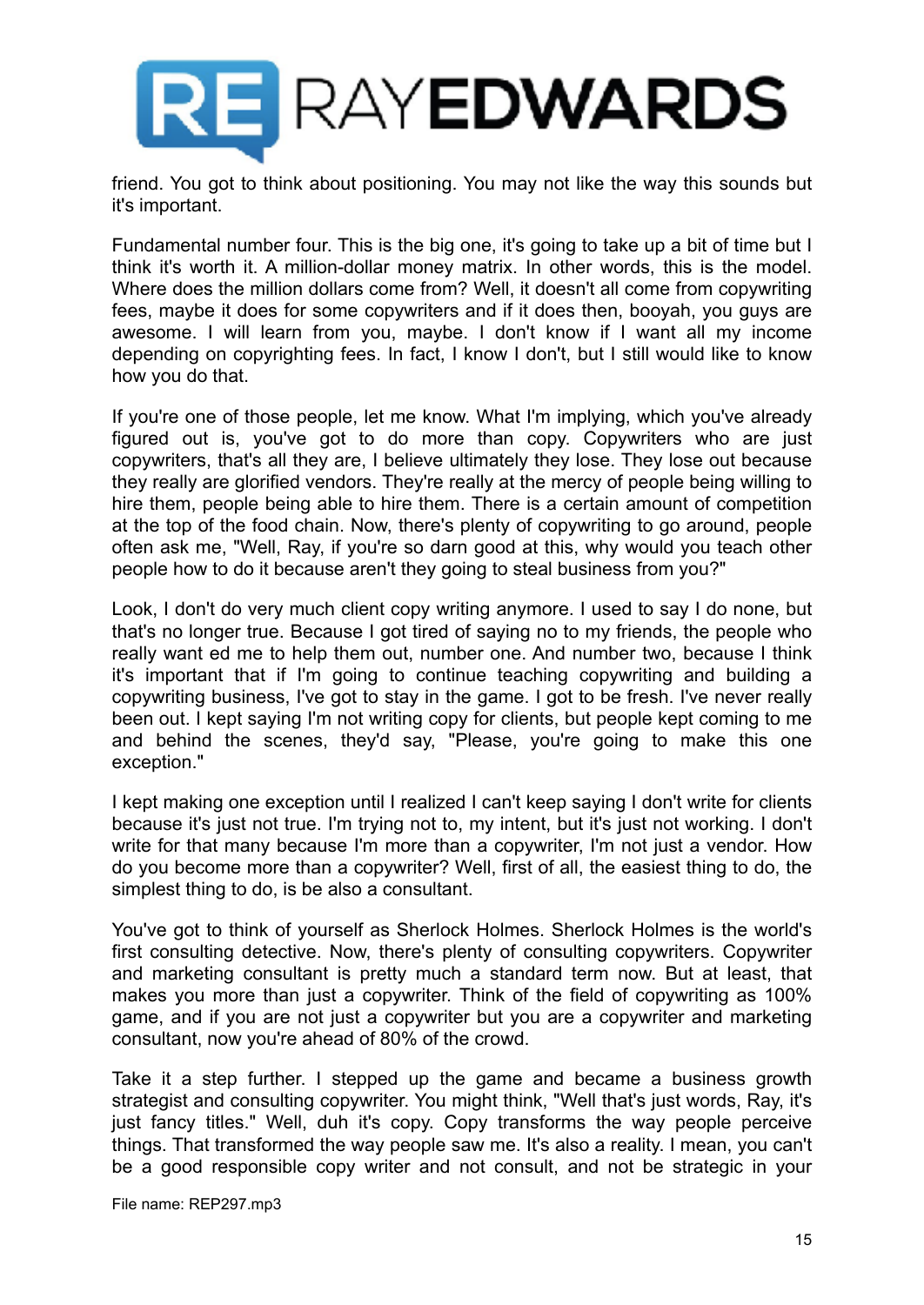

consulting. Because otherwise, what's going to happen is you're going to have clients who are about to do something completely stupid because

**t**ey're blowing the design portion of the deal. You write good copy but they design it in such a way that it kills the effectiveness of the copy. They don't have the right list. They don't have a big enough list. You realize that they're marketing to the wrong people. Imagine you have a client who sells a very expensive service. Maybe it's \$10,000 or \$20,000. It's worth every penny of it. Just imagine this. It's worth every penny of it. But he's trying to sell it to people who don't have \$10,000 anywhere. They don't have \$10,000 or the bank, they're not going to make \$10,000 this month, they can't borrow \$10,000 because they're so deep in debt and have so little income. They just can't do it.

If that's your client, you've got to guide them to find a different audience. They've got to find a different crowd to get in front of people who have money, who can afford the thing they're selling. That's strategic consulting. It's more than copy. Most copywriters don't have the backbone to say those things to their client. That's how you become more than just a copywriter. One way.

The second way is you provide other services. Consulting I've already talked about. You can do copy critics or copy polish. This is something I actually enjoy doing because it's a lot less work in writing a copy from scratch usually. Sometimes, it's not. Sometimes, it's more. If the copy's horrible, you can't polish it. You can't polish it. Well, sometimes, it's better to just start from scratch. But if you get pretty good, you look at it and the client says, "I want you to take a look at this and critique it for me." You look at it and you realize, "This is pretty darn good but I could do some things that would make it a lot better." Pretty easily, that's good money and it's easy money. It's worth it to the client. They don't realize how much of a bump that could give them in conversions sometimes.

There's ghostwriting. Look, just because I tell you to be a copywriter, because it's a highest paying writing there is and I believe that's true, don't write off all the other stuff that clients need a written. Clients need book written. Any business person who has any stature in his industry, whatsoever, or her industry, whatsoever, she wants to write a book. She wants to have published book. She doesn't want to write a book. She probably wants to have published book. You could ghostwrite a book for her. How do you do that? You interview her, you ask her questions, you get her philosophies, her thinking on business, whatever the subject is and then you go and write a book. She will pay you a lot of money for that book. \$25,000 on a minimum. Maybe \$50,000.

I know of a writer of, or freelance writer, ghostwriter who makes about half a million dollars per ghost written book he writes. He writes for high-profile celebrities. He's got a track record of writing really good books that become New York Times Best Sellers. But that probably has more to do with the celebrity than it does with the book. Actually, that's not true because a celebrity can put out a book and it may sell well the first round of copies. But if it's terrible, it'll stop selling. If you hire a good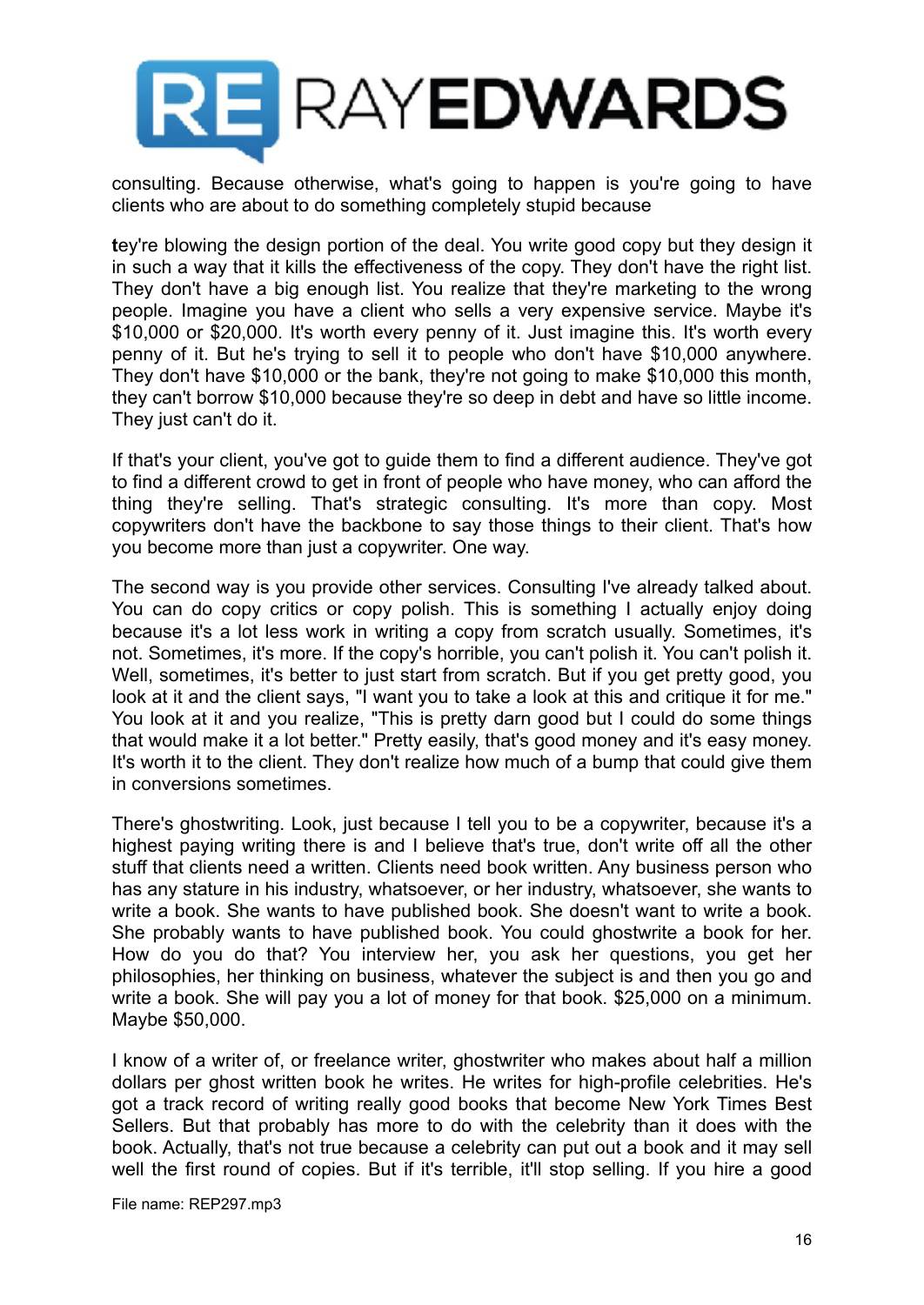

ghostwriter who writes a good book based on your ideas, then it'll keep selling and then you'll become the best seller that you want to be.

Ghostwriting is definitely something that is worth looking at. As long as you're doing it for the right clients, again not a cheapskate clients. Cheapskate is not even the right word. That's unkind. Not clients who can't really afford a ghostwriter, who need to be focused on something else. Clients who have the leverage and the money to be able to afford a ghostwriter. There's plenty of those clients. Don't think that there's not.

If you think that the economy is bad, and the market's dried up, and people aren't spending money anymore, just go pick up a copy of the *Robb Report,* a magazine. You can get it at Barnes & Noble. Pick up a copy of the *Robb Report*. Look through there. Look at what people are buying. You begin to see that there's a whole world of people who are wealthy enough to be able to pay for your services. That what you think of is large fees, they think of it as a rounding error in their chequebook. Got to change your thinking.

Other stuff you can write. Reports, like corporate reports, annual reports, reports to the board, newsletters, video scripts, sales scripts. There's so much stuff that needs to be written that you, as a copywriter, once you get in as a direct response copywriter, once you've established yourself as a professional who gets professional level fees, you can write this other stuff and get well paid for. I,

f you go in and try to be the ghostwriting person, the newsletter writing person, you will not get paid well at all. You will not be looked at with respect at all. But if you come in position correctly, you can branch out and offer all these other services. You can look with their business strategically and say, "You know if you had a book, you'd establish more authority. You can get more speaking engagements. You get any speaking engagements [laughs]. You get keynote invitation. But you got to have a book. I could write them for you." Sometimes, it's that easy. Services is another way you can make money other than copywriting.

Another way you can make money is through royalties. I'm not the most successful royalty guy because I did not grow up in the kind of copywriting. There are people who did, who their whole business is based on writing for big publishers and turning in a copy project that they get paid, what to me, is a small amount of money. 20 or \$30,000 for covering project. Because they're looking at the back end. They're going to get paid a few cents on every piece that get sent in the mail, every piece of direct mail that gets mailed out.

If it does well, publisher will keep sending out that piece of direct mail as long as it's the selling product.

They can get paid a lot more money than the \$30,000 they get paid up front. They can get paid millions of dollars and make peace for a success with this model. I'm not so much. But I do get royalties. I get book royalties. I've written a few books.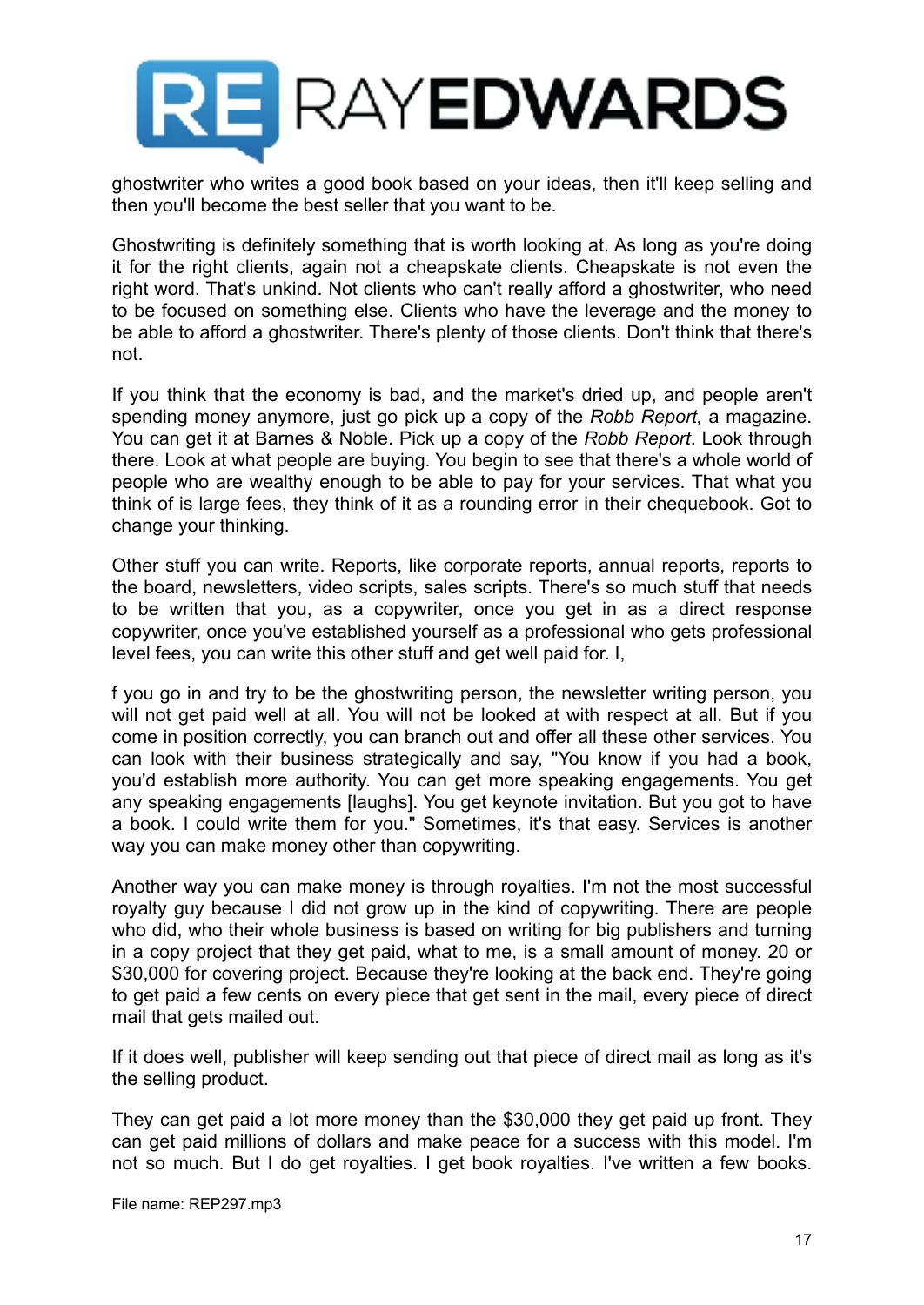

Minuscule book royalties because I haven't really focused on selling lots and lots of copies those books. Those books are a means to an end for me. They're a means to build my business. That's another discussion altogether,

One area where I have had some success with royalties is doing joint venture, true joint-venture projects. Now, I said true joint venture projects because the words, "joint venture partner" or "JV partner" have gotten misconstrued in the online marketing world. What people are really used to talking about me talk about JV partners, is they're usually talking about affiliates. People who promote your stuff and they get paid a commission. Those are really affiliates and not joint-venture partners. Joint-venture partners are those whom you enter into a business agreement with, you both contribute something substantial to the project or the business and you both reap a reward.

Now, I personally don't want to go start a bunch of other businesses. That sounds like too much work to me for a lot of reasons. What I am happy to do, is with the right people, to form a true joint-venture project. I have a project that I worked on last year, I did some work with the person, I made a viable contribution to this project and I just collected my first royalty check, a hundred and thirteen thousand dollars. That's pretty good. I plan on doing more of this in the future. Royalties are a very definite way of building assets.

This is an asset, by the way, that'll-- This product that we created together we'll keep on selling. Because of that, it's an asset the keeps paying me in the future. It's an evergreen stream of income. You want to build more and more of those.

This leads to what I refer to as copywriting without clients. This is another part of the million-dollar money matrix. I'm still on fundamental number four in the building of a million-dollar copywriting business. Copywriting without clients. What's that all about? It's about creating your own product. It's about being your own client. It won't take long writing copy for clients who make several million dollars off your efforts. It's not just off your efforts. That sounds wrong. They made a product, which was pretty brilliant, which took a lot, because most people never make a product, they came up with the idea, they took all the risk, they paid you as the copywriter, they took enormous risk doing that, because they don't know whether it's going to pay off or not.

They made three or four million dollars and you got paid maybe 150, a hundred, maybe 50,000, whatever your fees are. It doesn't take to many of those episodes until you realize, "Wait a minute, I understand all the mechanics of how that was done. I could be the guy making the four million dollars. I could be my own client. I think I'll do that."

This is where you start thinking about making your own products. Definitely, recommend it.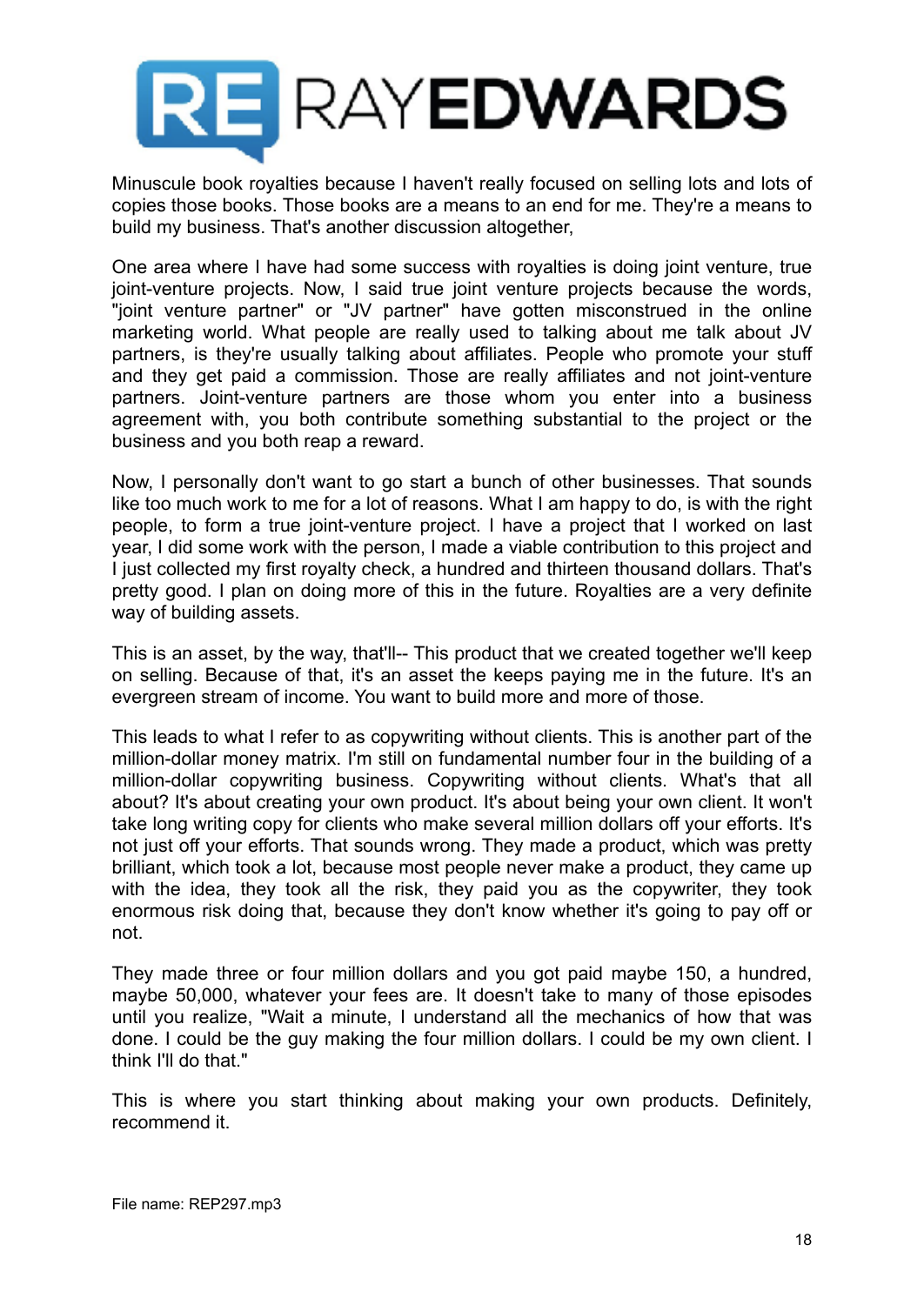

Then there's affiliate sales. This is where your writing copy promoting other people's products. You've seen me do this. You've seen me send an email out about somebody else's product like Jeff Walker's product launch formula, recommending it because I believe in it. I bought it. I paid for it, I used it, I made money with it. I can recommend it strongly and passionately. I promoted the Michael Hayer best year ever goalsetting program because it changed my life. Both those products changed my life. Both of them.

I promote them wholeheartedly because I believe in them. I've gotten results from them. I know they will change other people's life as well. I have no problem saying, "You should buy this." I get paid an affiliate commission for everybody who buys based on my recommendation. It doesn't change the price of the person buying. It's part of the marketing expense of selling the product. If they weren't paying me a commission, they'd be paying other marketing expenses of advertising and so forth. It's just a different way of doing marketing. You're going to pay the marketing cost one way or the other. This is me just writing copy, not creating the product but writing copy and getting paid as my own client. Other ways that you can leverage your copywriting skill without having clients to make money. You can do your own live events. I just recently did. You've heard us talk about-- On this podcast, you've heard us talk about the Copywriting Academy live event. My product, by the way, is called Copywriting Academy. It's an online training and coaching program about how to write powerful, persuasive sales copy. Then we have a live event once a year where we go deeper into that. That's our live events, live seminar. We make money on that seminar.

There are paid mastermind groups. I have a mastermind group called The Regency Group. It's full right now. You can't get in even if you want to. That's not just positioning, it is positioning but it's not just positioning. It's true. It's full. We're limited to 12 people. They pay a considerable sum of money to be in that group. We meet every week via video conference. We meet three times a year in person and I'm helping them grow their businesses in ways that are meaningful to them. I won't go into what that's all about since you can't even get it anyway. That would just be mean. We get paid for that. That's how we make money.

Then there's continuity. This is publishing something that people pay for month after month after month. There's another product I promoted recently. You may have remembered getting an email from me about this or maybe more than one email about it. It's called Tribe. It's Steve McLaren's program about building membership sites. Continuity products. People pay month after month. Like having your own Netflix. Get paid every month.

We're building our own continuity program. We're going to be starting it very soon. It's going to include print, newsletter that will be mailed in the actual physical mail. I've gone into that elsewhere. You can go back and listen to the previous couple of episodes. You'll hear me talk about that or check out my YouTube channel where I talk about that as well. I can't remember which episode it was. You'll find it, is a recent one. I'm holding up a copy of the book, *The Revenge Of Analog,* the

File name: REP297.mp3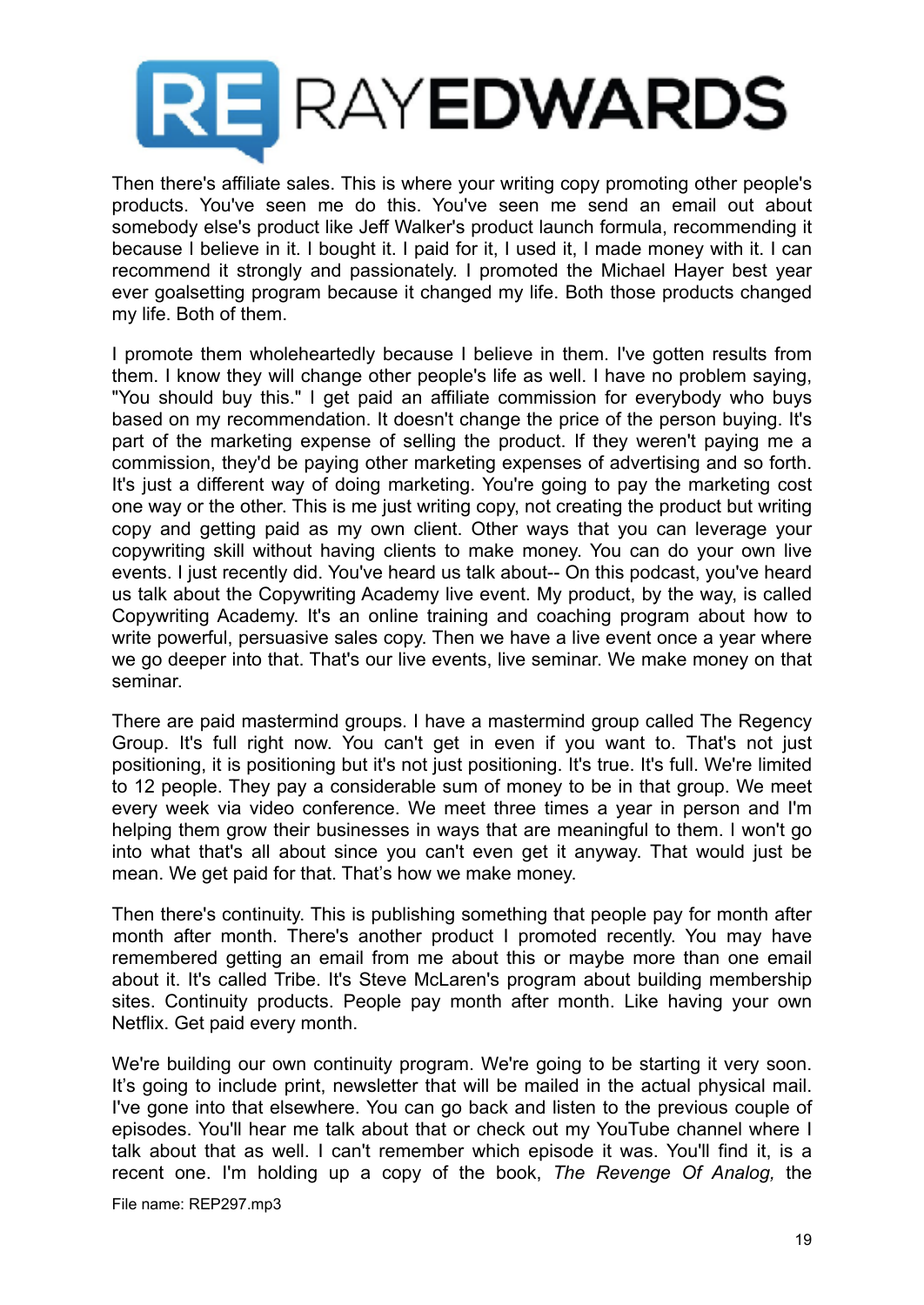

thumbnail is one way to find it. The title is, "Why I'm sending good old fashioned direct mail" or something like that.

Anyway, continuity program is a membership program people going to pay us for monthly. That will be something that will build up over time. Michael Hyatt has this site called Platform University and people pay, I think it's like 40 bucks a month to be in this online training community about building their own platform. You get a thousand people, 2,000 people, 10,000 people paying you that kind of money, that's a significant baseline revenue. Continuity is another way you can make money. Copywriting without clients. You're your own client is the key.

That's just a brief outline. There's so much more. They're strategic partners. You've got to have strategic partnerships. Nobody does this alone. Nobody is an island. You've got to have help and support from your strategic partners. Usually, they're your friends. For me, my strategic partner-- These are not just affiliates. These are not just people who you go to and say, "Hey, if you will send an email for my product, I'll pay you money if we sell it." There's more to the relationship than that.

I believe that Michael Hyatt would consider me a strategic partner. I don't want to speak for him. I believe Jeff Walker will consider me the same thing. Steve McLaren, I believe, would consider me a strategic partner. Others should strategic partners-- I just look at it this way. We are individuals who are friends. We know one another, we like one another, we trust one another implicitly. I trust all of these people that I'm about to name. I will give them my credit cards, I' will give them the key to my house. I have total trust in every one of these people. We're friends first and then we also have businesses that complement, not compete with one another. Because of that, we can promote one another in ways that are both obvious and not obvious.

Some of my strategic partners include Michael Hyatt, there's Pat Flynn, Donald Miller, Jeff Walker Amy Porterfield, Michael Stelzer Dan Miller, David Handcock of Morgan James Publishing, Brian Kurtz, Cliff Ravenscroft, Mark Mason, Leslie Samuel. There's others. If I left your name off the list, please don't be insulted. I couldn't name everybody. That gives you an idea these are more than mere affiliates. Which is not to say I have any thing bad to say about affiliates. It's just you can't have a deep relationship with everybody in your world. Strategic partners are people who are friends, you know them, you like them, you trust them deeply at a deep level and your businesses are complementary, not competitive. That comes in really handy when you're doing something like a product launch.

Fundamental number five is what I call the million dollar copywriters toolbox. You may find it curious that I've waited until now to talk about the actual copywriting. Right? Because like isn't that what it's all about, becoming a better copywriter? No, it's not about that at all. If you're a competent copywriter, you've got what it takes to make the million dollar income. Probably, your biggest problem with making a million dollars is between your ears. It's your head. Your head game is wrong. That's why you can't get there. That's the why we started with that, that paradigm shift of thinking of yourself as a business, not as a freelancer. The actual writing of copy, you

File name: REP297.mp3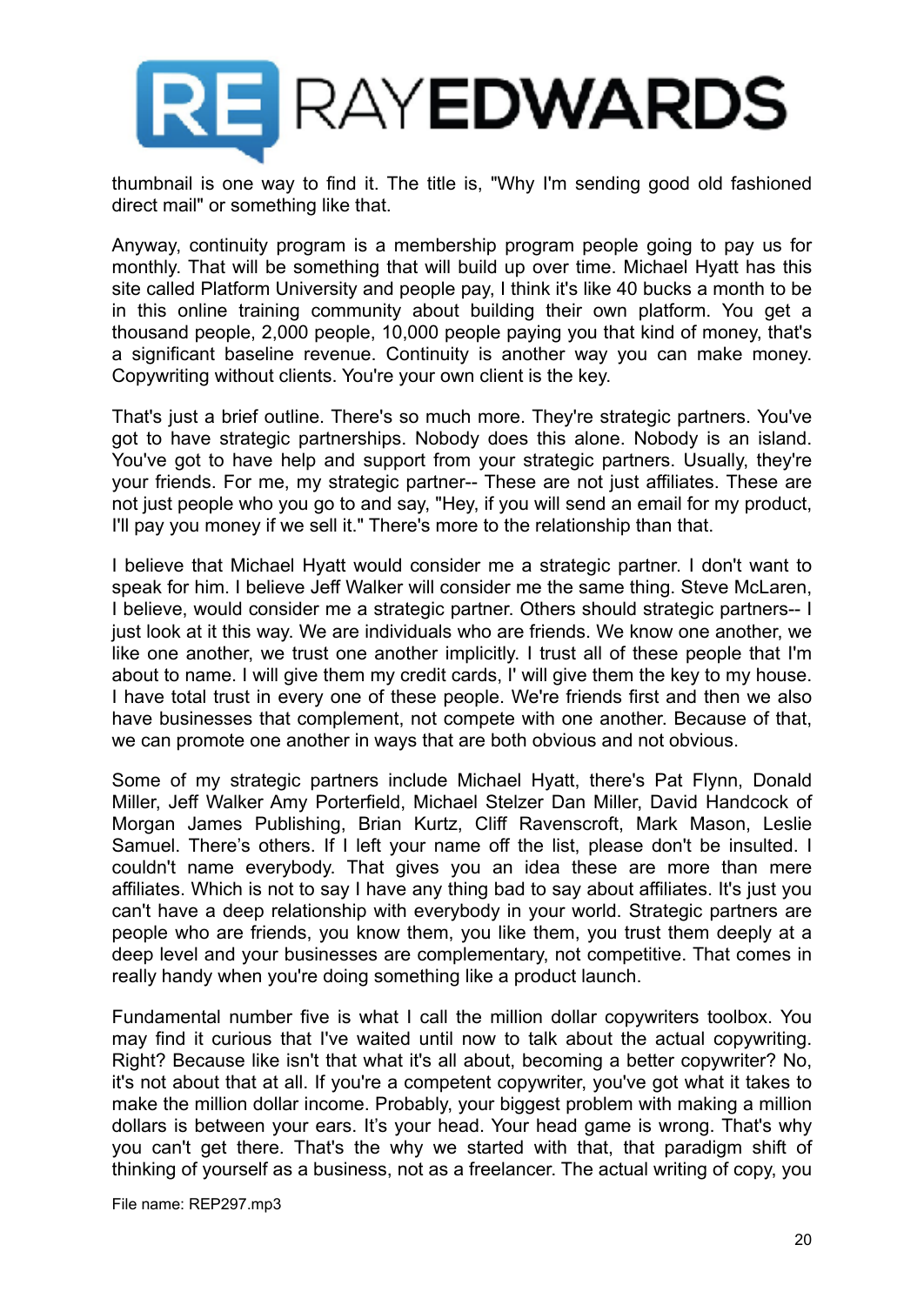

have to have a certain level of competency. It's really helpful if you're good. I would consider myself better than average at writing copy. There are certainly people who write better copy than I do who make a lot less money than I do. That's just the honest truth.

I could tell the Wall Street Journal story about some real people that I know. There were two copywriters. Two young men who were copywriters. Both had the same copywriting education, both went to the same seminars, both knew the same initial clients; worked with the same clients initially. One built a million dollar business and the other is still struggling between low paying jobs as a freelancer.

What made the difference? Well, the difference is learning how to think like a million dollar business owner. That's the difference. I'm not saying this to stroke my ego and to brag. I know some people are going to take it that way no matter what I say. I'm honestly trying to give to you what I feel like has been helpful to me so that I can help you get to this place you want to reach.

Even if you don't want to make a million dollars, maybe you've never made \$100,000 you want to get there. These same principles apply. Maybe you've made \$100,000 in a year but you want to get to 500,000. Maybe that's like-- For you that would be novena. Well, this is how you do it. Well, let's assume you're a good copywriter. Let's assume you're even a better than average copywriter. You've got to have something in your toolbox other than that. Now, first of all, you've got all this other stuff. I just went through the four fundamentals. I just went through them.

The fifth fundamental is you have got to have a toolbox. A bag of magic tricks. This doesn't mean they're deceptive. Easy for me to say, deceptive. It means that they are things that are easy for you but appear difficult to other people. If you've ever seen anybody solve a Rubik's cube in 30 seconds, there's a system to doing that. You know that, right? They're not just looking at it and having some kind of Einstein moment where they just see in five dimensions and they twist their hands around and boom, it's done. They have a systematic way of solving that puzzle they figured out. There's a pattern.

Wel, I as a copywriter your toolbox, your bag of magic tricks consists of certain patterns; quick fixes that impress clients. One that I've learned is the headline swap. Here's the problem. Somebody comes to you as a potential client. They're at your level of income revenue that you want to be working with. Like for me, they're a million dollar, five million dollar company or more. That's the minimum. You've got the leverage to put your work to work for them. They probably already have good copy if they're at that level. They probably don't have a copy that sucks so bad. You could just write new copy for them and make them happy; make a big difference for them.

What do you do then? They've got a good copy. You've got to have one distinction that you can make to really impress them. Sometimes it's the headline swap. I'll just give you one example of something that you can put into your bag of magic tricks.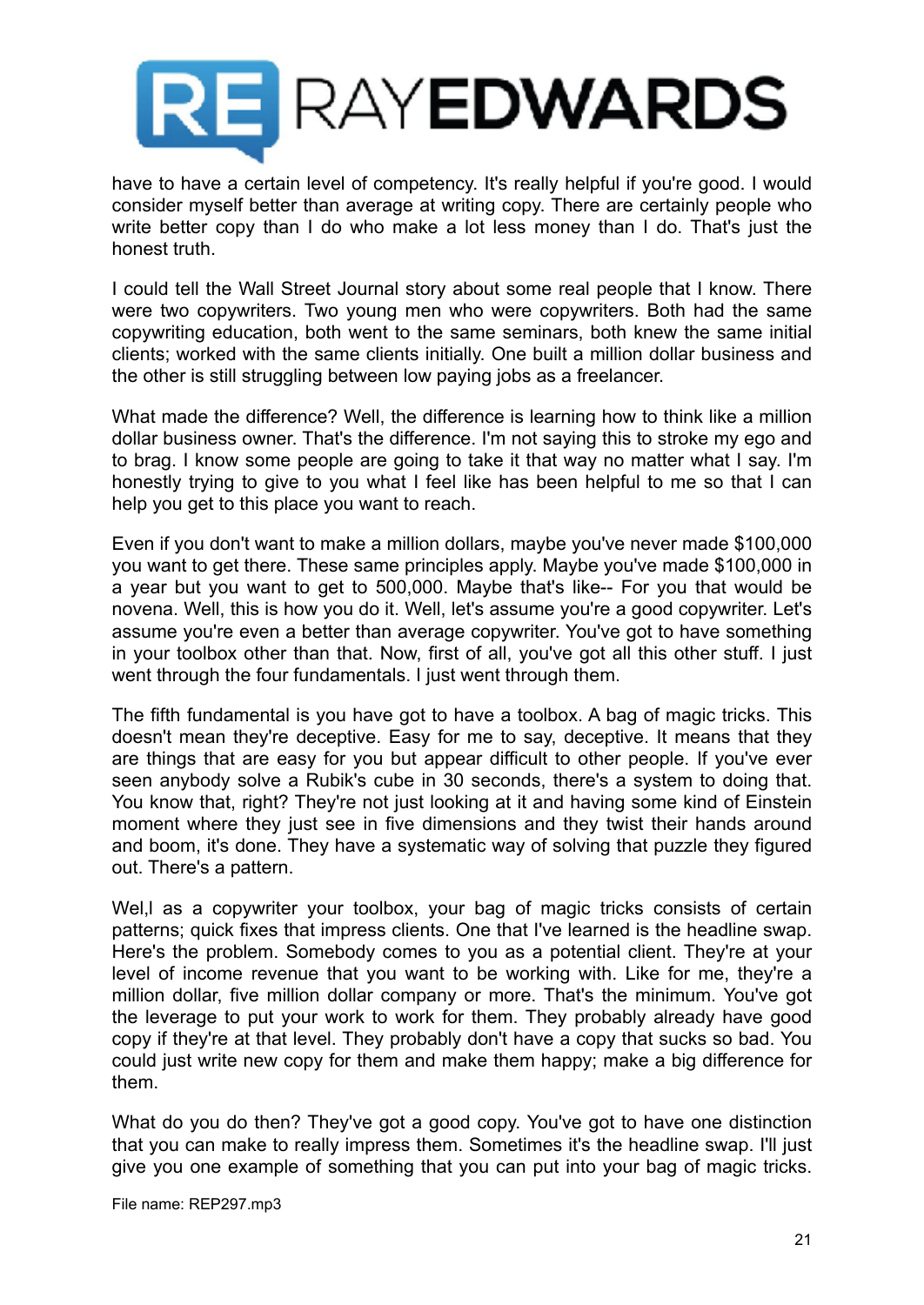

Usually, there are several good headlines buried in the copy. Often, they're in the subheads of the existing copy. You can read the copy, read it through a couple times, try to get the gist of the story, of the big idea of the copy. Hopefully, it has one. You begin to see-- This subhead that comes two-thirds the way down the letter would actually make a good headline and you swap it out.

You can do that and often you can get a bump in conversion that will really get the client's attention. The best way to do it is to pick one or two from their own copy then come up with one or two of your own and tell them, "Here's five headlines you can test. I would suggest starting with this one." The headline swap. Some other tricks you can use as you can add something what they're doing. You can think of an idea they're not. Because look, everybody's business there's something they're not doing.

It's the easiest thing in the world as a consultant to sit down say, "Well, tell me about your business. Tell me what you're doing to your marketing. Tell me what you're trying. Tell me what's working for you." It's easy to start poking holes and say, "Well, do you do this? Do you do direct mail?" "Yes, okay. You do radio?" "No." "Why not? You realize what an opportunity there is in radio for you?"

You can always find something they're not doing so you can add something. I'll give you an example. I had to be artfully vague about this because I don't have permission to tell the story in a way that will identify the person I'm talking about. There's a client, a friend of mine who we were having dinner last year and he was talking about a project that he was working on. I said, "Are you going to do this?" Fill in the blank, something. Some feature of the activity that he was going to be doing. He said, "Well, no. We hadn't planned on doing it. Why would you ask?" I said, "Well it just seemed like you could make some extra money doing that and it wouldn't take a lot of extra work."

The next day, I got a call from his office. One of his folks said, "Hey, we're going to do that thing." "Tell me more about it." Turns out that that one dinner conversation made, as I recall about an extra \$300 000 revenue for them. That was a \$300 000 dinner. Unfortunately, I didn't get paid for that but it a really good dinner. That was just a friend to friend thing. Something like that in a client relationship can make a huge impression on the client.

You can also take something away. You might realize they're doing something they don't have to do that's costing him a lot of time, effort, money, stress, you can take it away. Or maybe it's killing their conversion and you just realize, for instance, "You guys are marketing this with way too much detail." That's often a problem. Way too much detail on the marketing. You can take away some of the detail and voila, they start selling more. That was just a few magic tricks. I won't go into anymore. I've got I've got a whole bag full of them. You need to have a whole bag full of your own.

I'll give you one more. Cross-connect clients to their benefit. If you know somebody who needs to be doing direct mail and they're not, then you connect them to somebody that you know who's a direct mail expert. If I was going to connect people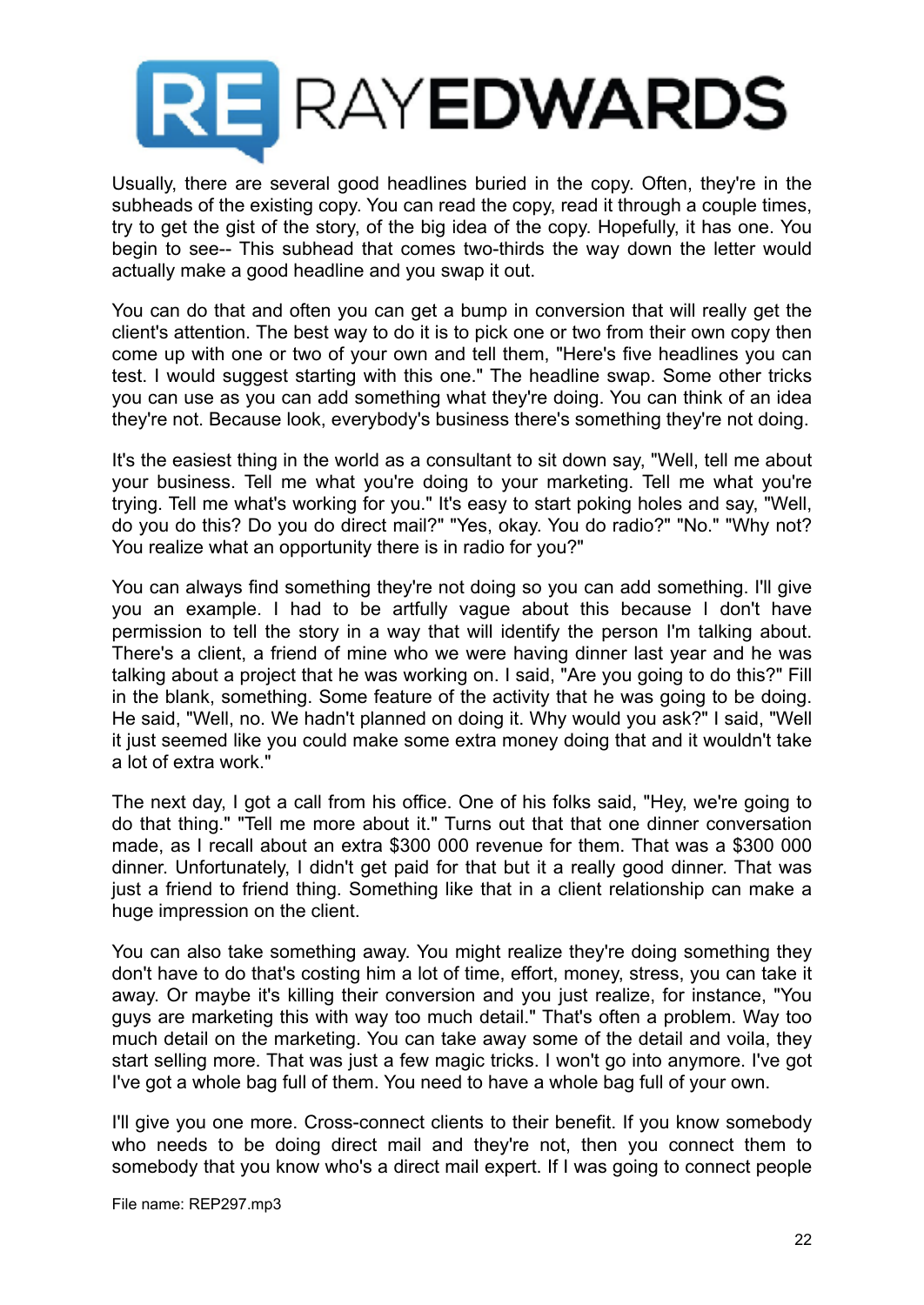

with somebody, I'd connect them to Craig Simpson, who wrote the *Direct Mail Solution* and the *Advertising Solution.* Two books, you should check out. Or I would direct him to Brian Kurtz.

You connect clients to other clients to their benefit or you connect them people you know because they won't forget that. If you connect somebody to, say, Craig Simpson and he sets up a direct mail campaign for them that doubles or triples their revenue, do you think that person is going to ever forget you? You bet they're not. Make sure you don't let them [laughs].

Those are the five fundamentals of building a million dollar copywriting business. Again, I can't promise you will make a million dollars if all of these five fundamentals, but this is what I have done that has worked and I've noticed this pattern in other copywriters and people who built businesses, run their copywriting not just being a freelancer. They are number one, stop thinking of yourself as a freelancer and become a business owner. Number two, learn the art of client control. Number three, you must attract clients instead of chasing clients. Number four, you need to build your own million dollar money matrix.

In other words, you're making money from multiple streams, not just one. Not just dependent on client fees for instance. That's a dangerous place to be in. Number five, you got to have your own million dollar copywriters toolbox or a bag of magic tricks. Those are the five fundamentals of building a million dollar copywriting business.

Now, you can take that and run with it. I believe you can be a lot more successful than you ever dreamed possible if you just do all I just advised you to do. If you want to go deeper, I might ask you to consider coming to the copywriting is a million dollar business workshop. It's not cheap but it's extraordinarily valuable. The goal of this workshop is to show you exactly how I make a million dollars in revenue as a copywriting business.

Now, here's the disclaimer. My results are not typical. They are unusual, they are rare. You probably won't achieve them. In fact, nobody will probably ever achieve anything. That's most likely. You want me just to establish that [laughs]? One part of me getting where I am is the grace of God. That's the chief part. Then the next part is through His grace. I've been able to observe that people who get unusual results tend to do unusual things. They do things differently than the normal people. Earl Nightingale said, "Successful people do the things that unsuccessful people don't like to do, and successful people don't like to do them either often, but they do them anyway." That's something to think about.

My results are unusual and not typical. That's because I studied unusual, not typical people who are getting unusual, not typical results because I wanted unusual, not typical results. Do you follow me? Can I get a big amen? That's the disclaimer. I'm not making you any income promises. This copywriting is a million dollar business workshop, the goal is to show you how I make a million dollars in revenue and how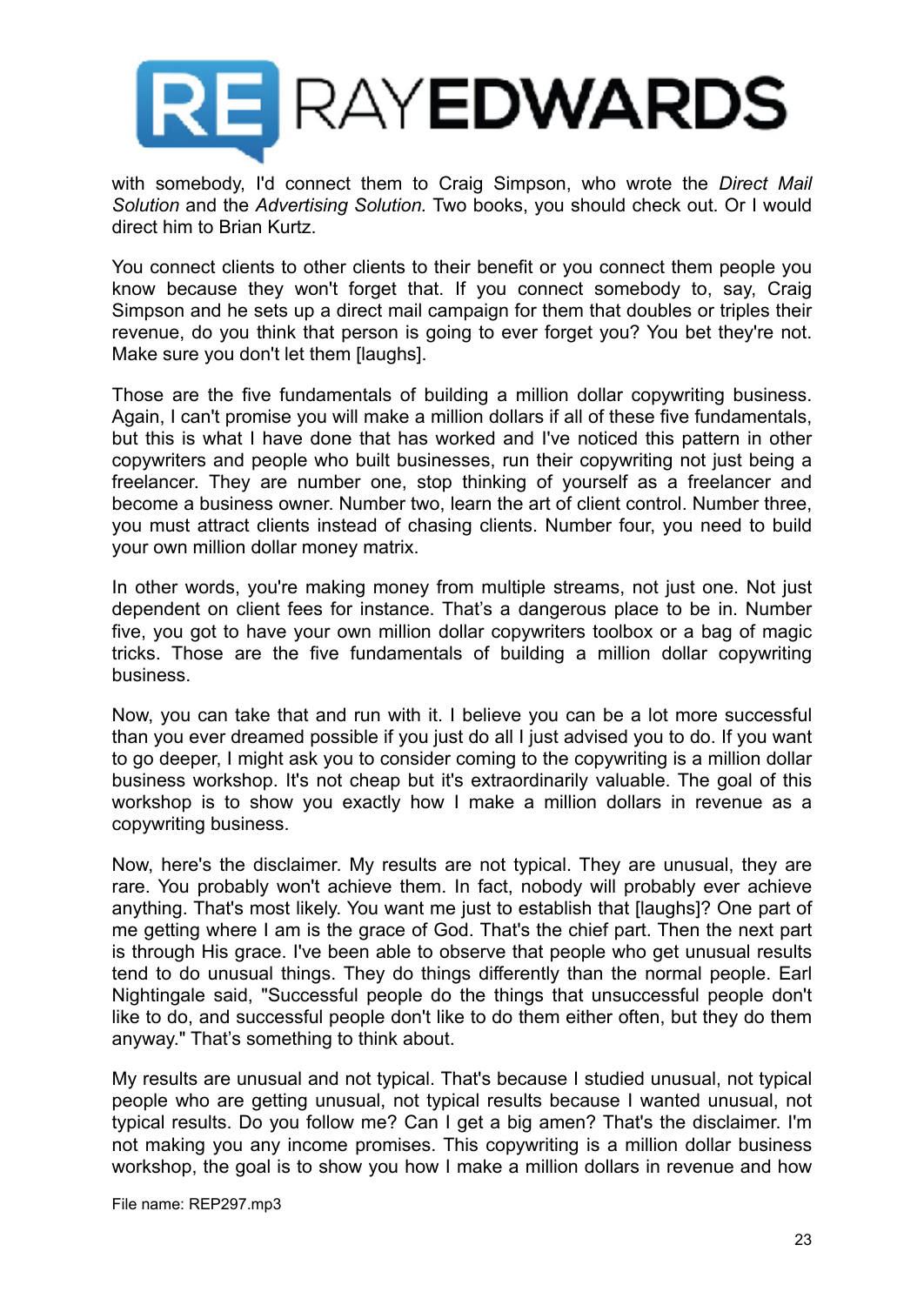

you can follow my same system. My goal is for you to make a million dollars as well. I can't promise that, but that's my goal. That's what I'm working to help you achieve.

This is three days. They're designed to not just be another seminar, because who needs another seminar? Not me. Just another seminar. Just another seminar. Another three days of sitting in a hotel ballroom, on a seat that hurts your butt, hurts your back, eating bad food, being separated from your family, your business, having to listen to long boring speeches. Who needs that? Not me. I'm with you. Who needs another binder full of shelf-help. Not me.

This is not one of those. These are three days that are designed to change your business and change your life as a result. I'm literally opening up the secret vows considering this is only going to be 12 people. As of the time of recording this, which I'm recording on Sunday, August 13 at 4:55PM Pacific Standard Time. At this time, five of the 12 are already sold. There's only 7 left at the time I'm recording this. By the time you hear it, there may be a lot less, I don't know. Once we sell 12, we're done. I will not sell 13. I don't know that I'll never do this again. We'll see. There's certainly not one plan at this point.

I'm considering bringing all 12 people to my office. Maybe there's no interest in that. Maybe I'll ask everybody and they'll just say, "We have no interest in doing that Ray. Just keep talking about the knots and bolts." If you're going to be one of the 12 and you're interested, then maybe we'll do a field trip. You'll come to my office and I'll show you how unimpressive it is. How it's like that book, *The Millionaire Next Door.*

I don't claim to be a millionaire. Let me clarify. I don't think you are a millionaire unless you can write a million dollar cheque, it doesn't bounce and it doesn't make a difference in your lifestyle. Then you're a millionaire, in my opinion. Other people think if you have a million dollar income you're a millionaire. My definition is a little different. I'm not quite there yet, but I'm working on it.

Anyway, if you want to come to my office we'll probably arrange a field trip for that. Maybe we'll make it after hours so it's optional. I don't know. We'll think about it.

Anyway, three days designed to change your life. Opening up my secret vaults, I'm going to show you all my mistakes. Usually when you go to seminars, people show you all their victories. They'll show you the photoshopped version of your business, "Look how fabulous I am. Look how smart I am. Look how good looking I am. Look how straight and white my teeth are." No, I'm going to show you my mistakes, my goofs, my challenges. I have challenges, just like you do. You have challenges too. I believe I'm going to be able to show you how to go further than I've gone, faster than I have.

My goal is not to remain in the position of the guru. My goal is to get you to exceed my success. I feel like I'm successful if I can help somebody become more successful than me.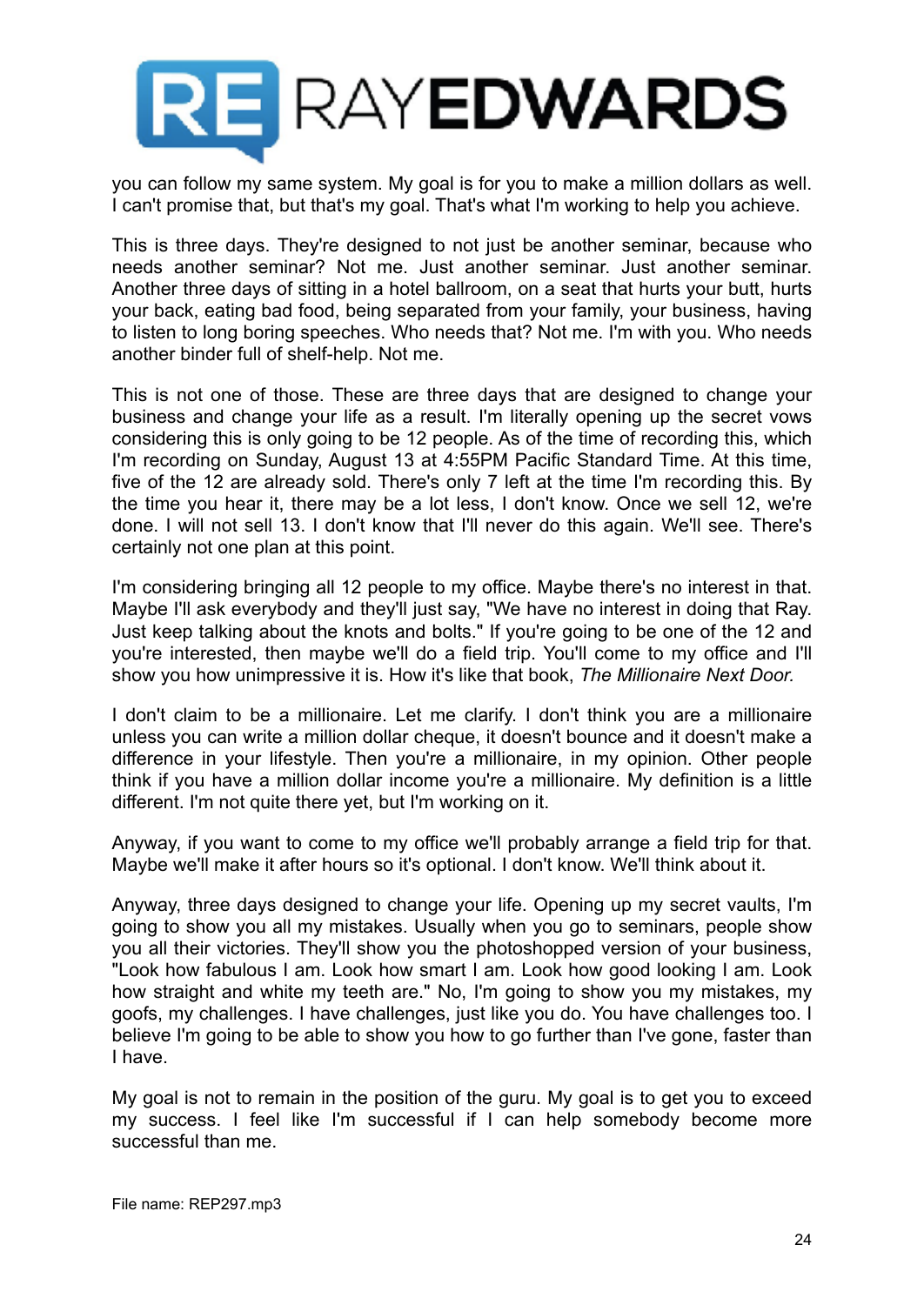

I'm going to go in depth into all the tools, the secret shortcuts, the five fundamentals. Each of those will be hours worth of material we'll be covering. Plus, how I'm able to be so productive despite having a small team, very small team and having a little challenge called Parkinson's disease.

I hear people make excuses about, "I can't be a copywriter because I don't have a big enough team. I don't have deep enough pockets. I don't have enough money in reserve. Well, I can't even type. "What's your problem? Get over yourself. You can do this. Is it okay if I talk to you like that? I hope so. I don't mean to be insulting. It's tough love.

There's 12, only seven remain. I want to tell you one more thing too. You may have been familiar with some of these kinds of events people where people who are there are what's called ringers. It's where somebody says, "We've got a seminar and we are selling seats at \$10,000 a seat-- By the way, it's not \$10,000. Just using that as an example. You go there and there's 20 people in the room and they say it's limited to 20. You look around the room, you say, "There's 20 people here." That means they made \$200,000. Then you start finding out that some of the people are that person's friends, they got in for free. How does that make you feel? I'll tell you how it made me feel the first time it happened to me. It made me feel like crap.

I will promise you, there no ringers in your room. Everybody pays. Because first of all, if you don't pay for it, you don't value it. Secondly, it's a thing called integrity. One client deal should triple your investment in this. I can't promise that but that's my opinion. If you get one idea out of this whole deal that works for you, one client deal should triple your investment in this three-day event.

If you'd like to take a look at this and see if there's any seats left, there may not be by the time you hear this. I'm serious about this. I'm not joking. Go to rayedwards.com/camdb. Letter C-A-M-D-B, all lowercase. rayedwards.com/camdb. There will be a link in the show notes of this episode. This is episode number 297. So rayedwards.com/297. You can find all the links, including the link to the page that will let you buy a ticket to the seminar, if you want to come.

If you have any questions, we're happy to answer those for you at support@rayedwards.com. I hope, even if you don't choose to become one of the 12 people who are going to be at the Copywriting as a Million-Dollar Business workshop, I hope this has been of some value to you. You can take these ideas and you can make some money with them. I do believe that. You can become wealthy as an unknown writer.

You don't have to become a best seller, you don't have to be on the New York Times bestselling list to make money as a writer. You can keep it this way. You have the added advantage of people not harassing you in restaurants [laughs]. Because nobody knows who you are, just a small group of people on the Internet. You're Internet famous and that's about it. I hope this has been helpful.